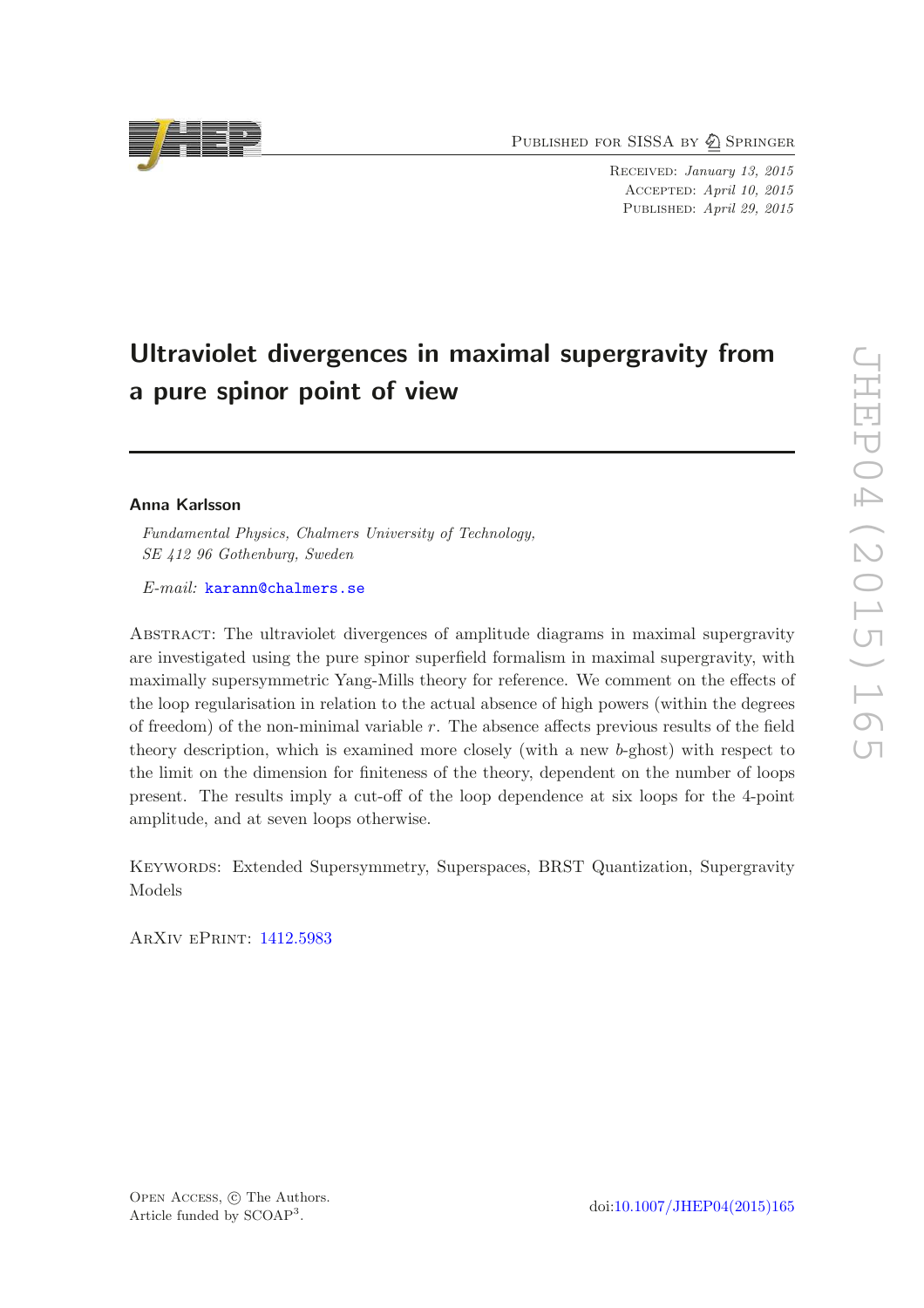## Contents

| $\mathbf{1}$   | Introduction                                                      | 1              |
|----------------|-------------------------------------------------------------------|----------------|
| $\overline{2}$ | Amplitude diagrams in the pure spinor formalism                   | $\bf{3}$       |
|                | The pure spinor formalism, in short<br>2.1                        | 4              |
|                | 2.2<br>The structure of the amplitude diagrams                    | 6              |
|                | The loop regularisation $&$ the ultraviolet divergences<br>2.3    | $\overline{7}$ |
| $\bf{3}$       | The nature of the loop regularisation                             | 8              |
|                | Characteristics of the loop regularisation<br>3.1                 | 9              |
|                | 4 Maximal supergravity                                            | 11             |
|                | The effective operator contributions inside a loop<br>4.1         | 12             |
|                | The consequences of the loop integrations over $s$ and $D$<br>4.2 | 13             |
|                | 4.3<br>The ultraviolet divergences                                | 15             |
|                | 5 Conclusions & outlook                                           | <b>16</b>      |
|                | A Finite loop clusters in Yang-Mills theory                       | 18             |
|                | B Spinor and pure spinor identities in $D = 11$                   | 18             |
|                | C The b-ghost and $R^a$ in maximal supergravity                   | 19             |
|                |                                                                   |                |

## <span id="page-1-0"></span>1 Introduction

While the ultraviolet divergences in maximally supersymmetric Yang-Mills theory [\[1](#page-20-0)] are well known  $[2-4]$  the case of maximal supergravity  $[5-8]$  remains an open question. Explicit calculations for the four-graviton amplitude diagram in four dimensions ( $\mathcal{N} = 8$ , four external states) have reached four loops  $[9-11]$ , up until which point the theory remains finite under the same conditions on the dimension as for super-Yang-Mills theory. Investigations through more general methods [\[12](#page-21-3)[–30\]](#page-22-0) on the other hand, are not conclusive on what conditions will hold for maximal supergravity. Some studies point at a first possible divergence at seven loops in four dimensions, for the 4-point amplitude [\[25](#page-21-4), [27](#page-22-1)[–30\]](#page-22-0). In fact, a scenario with maximal supergravity as finite in four dimensions would be slightly confusing, as the theory then would present a well-defined quantum theory, possible to treat perturbatively without any alteration. String theory or M-theory is expected to present its ultraviolet completion, and the general discussion (in short) concerns at what loop order the theory diverges.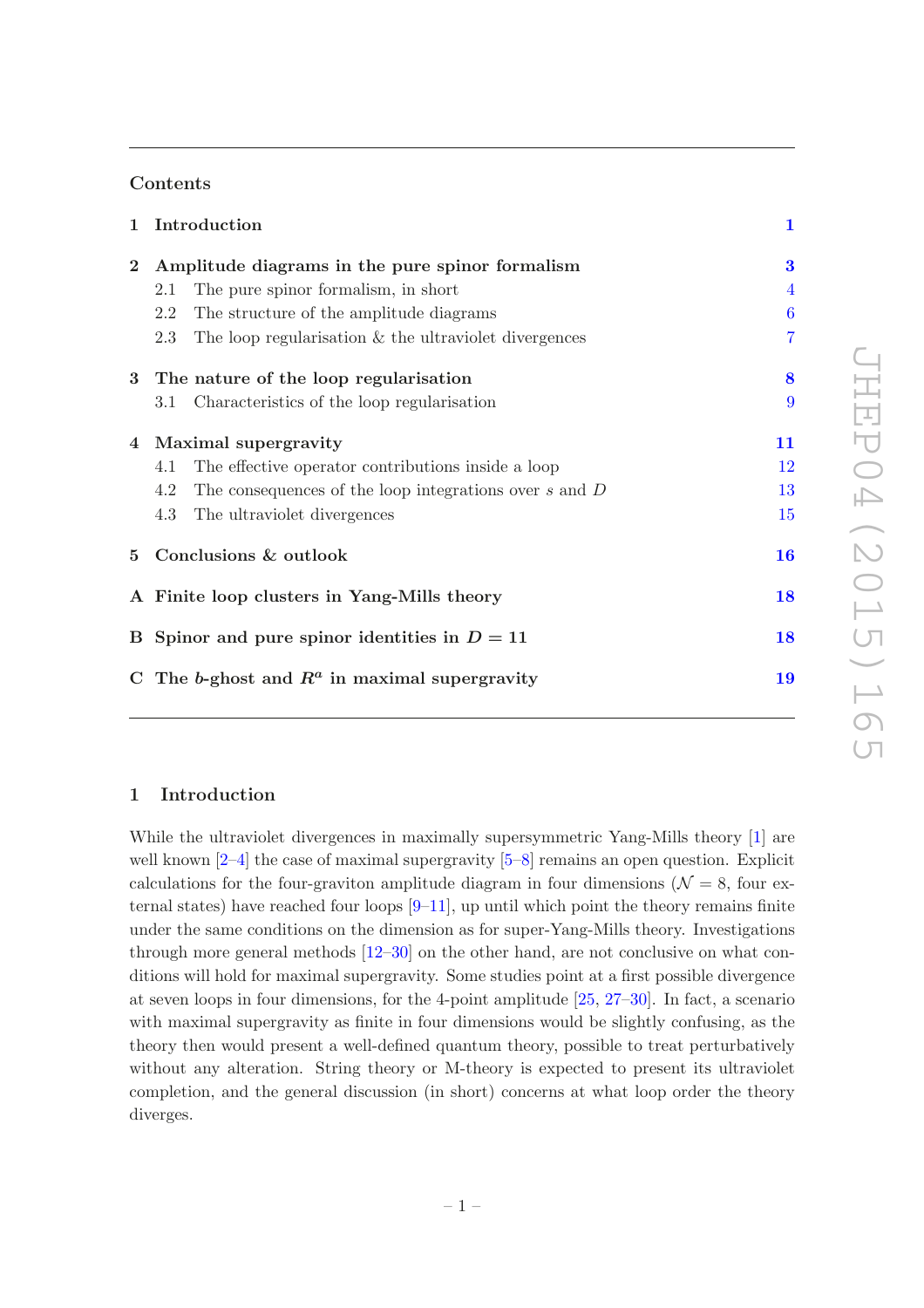In this, a few investigations using the pure spinor formalism [\[18,](#page-21-5) [19,](#page-21-6) [23,](#page-21-7) [28](#page-22-2)[–30](#page-22-0)] have been performed. The advantage of the formalism is that it makes it possible to keep the maximal supersymmetry manifest off-shell: there exist actions for both maximally supersymmetric Yang-Mills theory and maximal supergravity. As such, desired simplifications might be expected to occur. Of the studies previously mentioned, the first ones were initiated by Berkovits  $[18, 19, 23]$  $[18, 19, 23]$  $[18, 19, 23]$  $[18, 19, 23]$  $[18, 19, 23]$  and later partly extended by Björnsson and Green  $[28, 29]$  $[28, 29]$ . They are performed from a string theory point of view, with the examinations of the amplitudes chiefly taking place in maximally supersymmetric Yang-Mills theory, before the results are generalised to maximal supergravity. As a result, the maximal supersymmetry is not manifestly present throughout the examinations, though the end result is characterised by it. Our previous paper [\[30\]](#page-22-0) instead started out from the supergravity action, constructing a field theory description for the amplitudes. In this way, the description could benefit from manifest, maximal supersymmetry throughout the examination.

The results of [\[30\]](#page-22-0) were in accordance with those obtained by the previous investigations using pure spinors. The predicted limits for UV finiteness were in agreement with each other, as were the limitations of the evaluation methods. However, we have since approached the subject in a more detailed manner, the result which is the subject of this article.

Our findings are peculiar. We argue that the previous investigations using pure spinors have not taken the full loop regularisation into account, not as far as is necessary, which is why we no longer can provide results in unison with what is known from the explicit calculations for the four-graviton amplitudes: our method is not predictive enough, and we can only state that the 4-point amplitude is finite in three dimensions, and possibly for higher dimensions as well. Our previous conclusion that something new might be expected to occur at five loops (if ever) does not necessarily hold. Either algebraic relations not yet discerned by us occur already at two loops, or at different stages at and above two loops.

To begin with, we take a closer look at the loop regularisation introduced in order to allow for loop momenta to exist in the amplitude description, while retaining the possibility to perform examinations of the behaviour of the amplitudes. The most important finding is that the operators in the loop structures cannot provide  $r^{11}$  (i.e. r to its degrees of freedom) in maximally supersymmetric Yang-Mills theory, nor  $r$  (of 23 degrees of freedom) to any higher power than 15 in maximal supergravity. This affects how far the loop regularisation must be performed (to a greater extent than previously assumed). Another key feature related to the loop integrations is the presence of total derivatives (i.e. vanishing terms).

Secondly, we have reformulated the b-ghost to simplify the analysis of how terms in the amplitudes can combine in order to satisfy the loop integrations brought on by the loop regularisation, while creating the divergences in the ultraviolet regime.

The most intriguing observation is that the amplitudes behave no worse than at seven loops, and the 4-point amplitude no worse than at six loops, as one-particle irreducible loop structures above those limits cannot be formed. In a worst case scenario, in combination with the results of  $[25, 27-29]$  $[25, 27-29]$  $[25, 27-29]$ , this would mean that the theory of maximal supergravity in four dimensions diverges merely logarithmically.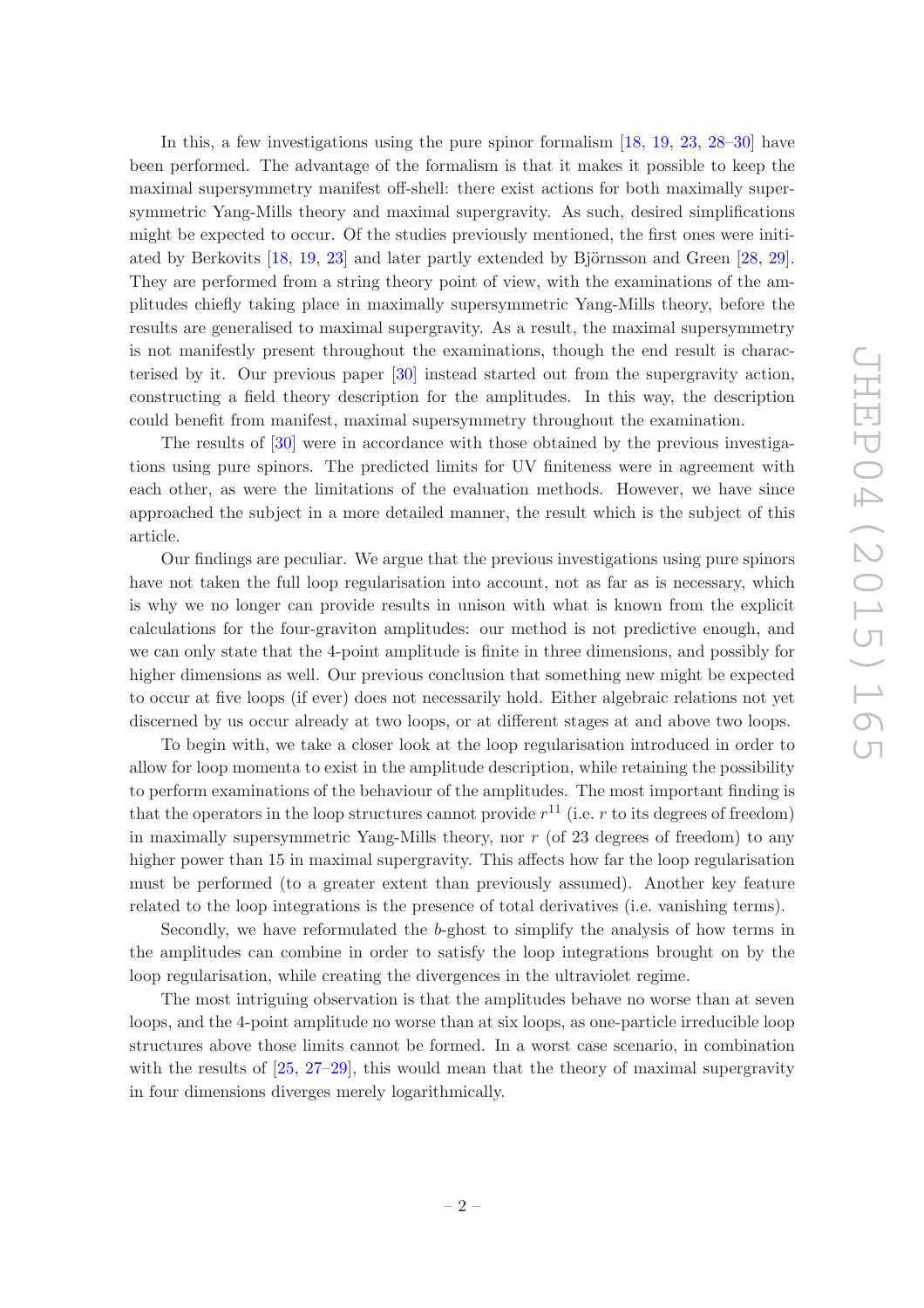The article is organised as follows. We begin by giving a brief recapture of the essential concepts of the field theory description of the amplitudes in the pure spinor formalism, and refer to [\[30\]](#page-22-0) for a detailed description<sup>[1](#page-3-1)</sup> (or [\[32](#page-22-4)] in a briefer format). Here, we use the case of maximally supersymmetric Yang-Mills theory to illustrate the principles, as Yang-Mills provides a well-known theory and its field theory description is far more concise than what is true for supergravity. The limits on the dimension for finiteness in Yang-Mills theory may be observed in [\(2.14\)](#page-8-1).

We then proceed to the properties of the loop regularisation in relation to the divergences with respect to small  $(\lambda, \overline{\lambda})$  and the subsequent recognition of extra degrees of freedom of r. This occurs at an earlier stage than previously assumed, due to an effective limit on the power of  $r$  below its degrees of freedom, discussed in connection to  $(3.1)$ .

Finally, we proceed to the case of maximal supergravity. Here, a new shape of the b-ghost, better fitted for calculations than the one in [\[30\]](#page-22-0), is presented. We analyse the basic principles for how the components in the b-ghost and the operators in the vertices can combine to satisfy the loop integrations while furnishing the ultraviolet divergences. For a definite statement on the UV divergences though, further examinations are necessary. Perhaps manifest U-duality is required, or properties not yet recognised play a vital rôle in the cancellation of certain terms.

The requirement of  $L \leq 6$  for 4-point one-particle irreducible loop structures is dis-cussed prior to [\(4.13\)](#page-15-1) and the general requirement of  $L \leq 7$  concerning the *n*-point ( $n \geq 4$ ) equivalents around [\(4.10\)](#page-14-0). Effectively, we observe a cut-off of the behaviour of the amplitudes at (six) seven loops. This occurs naturally for supersymmetric Yang-Mills theory in the sense that the limit on (whole) dimensions does not alter past six loops, but has interesting implications for supergravity.

## <span id="page-3-0"></span>2 Amplitude diagrams in the pure spinor formalism

The properties of the amplitude diagrams in  $D = 10$ ,  $\mathcal{N} = 1$  supersymmetric Yang-Mills theory and  $D = 11$ ,  $\mathcal{N} = 1$  supergravity are, in a field theory approach in the pure spinor formalism, set by the actions [\[33](#page-22-5)[–36](#page-22-6)]:

<span id="page-3-2"></span>
$$
S_{\rm SYM} \sim \int [\mathrm{d}Z] \mathrm{tr} \left( \frac{1}{2} \psi Q \psi + \frac{1}{3} \psi^3 \right), \tag{2.1a}
$$

$$
S_{\text{SUGRA}} \sim \int [\mathrm{d}Z] \text{tr} \left( \frac{1}{2} \psi Q \psi + \frac{1}{6} (\lambda \gamma_{ab} \lambda) \left( 1 - \frac{3}{2} T \psi \right) \psi R^a \psi R^b \psi \right). \tag{2.1b}
$$

Each is characterised by manifest, maximal supersymmetry and reminiscent of a Chern-Simons action, with Q being a BRST operator and  $\psi$  the pure spinor superfield. The first part represents the abelian action, whereas the latter describes the interactions. As can be noted, only 3-point vertices exist in the Yang-Mills theory, whereas supergravity also contains 4-point vertices. In addition, there exists operators connected to the vertices in supergravity,  $R^a$  and T, which by necessity act out of the vertices on different legs,

<span id="page-3-1"></span><sup>&</sup>lt;sup>1</sup>An overview of the pure spinor formalism exist in e.g. [\[31](#page-22-7)].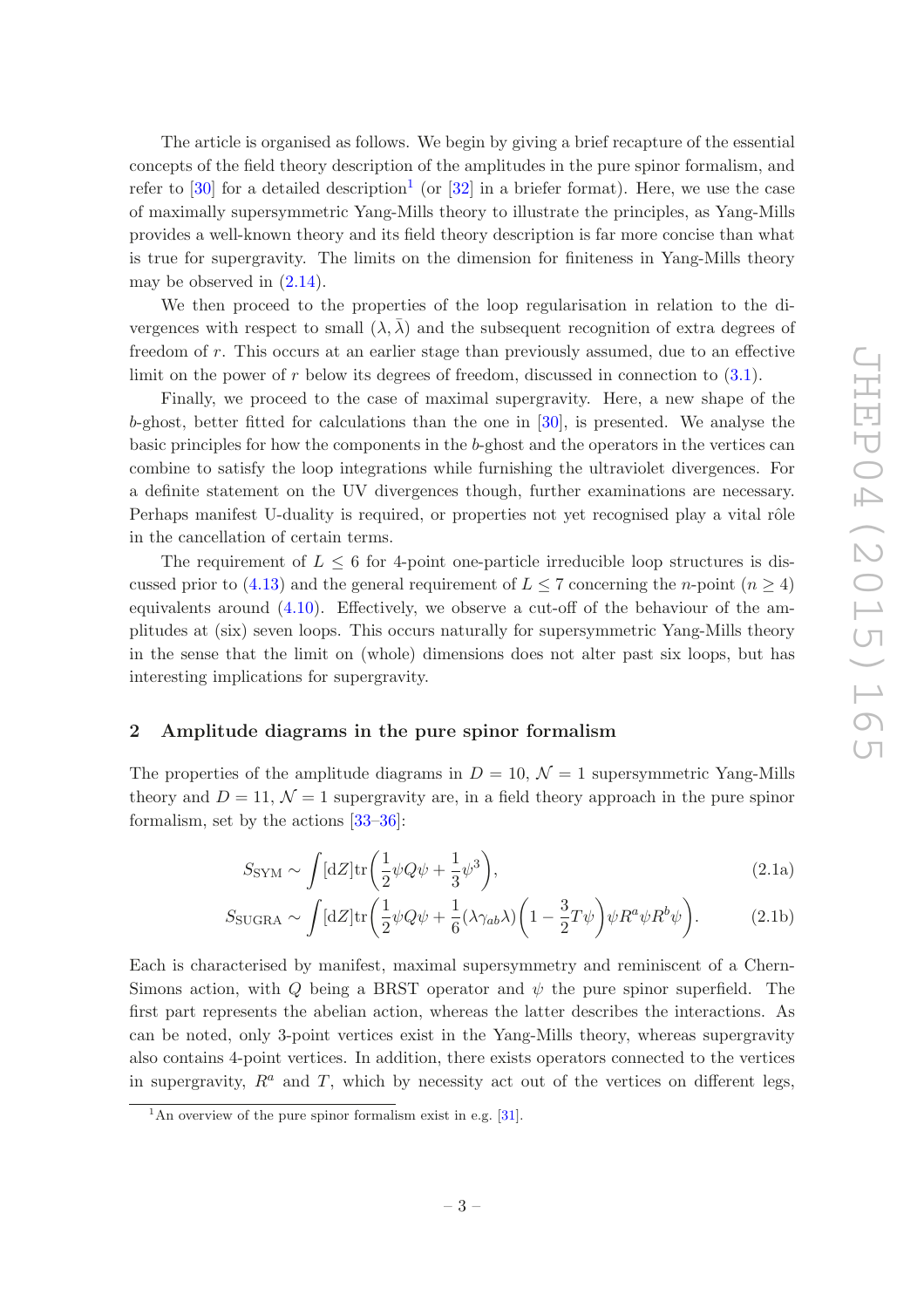the different configurations of which are equivalent. In Yang-Mills theory, the only truly relevant operator in the description, apart from Q, is the propagator.

#### <span id="page-4-0"></span>2.1 The pure spinor formalism, in short

The actions in [\(2.1\)](#page-3-2) originate in an observation of the properties of the abelian theories: the covariant spinor derivative  $D_{\alpha}$  acting on the 1-form  $C_{\alpha}(x, \theta)$  (Yang-Mills theory) and the 3form  $C_{\alpha\beta\gamma}(x,\theta)$  (supergravity), each containing the physical fields of the theories, represent the equations of motion, contingent upon certain irreducible representations being removed. These properties are captured in full [\[6,](#page-20-4) [7,](#page-21-8) [33](#page-22-5)[–35\]](#page-22-8) by a construction [\[33](#page-22-5), [34\]](#page-22-9) with the bosonic spinor  $\lambda^{\alpha}$  (of ghost number one) contracted with the indices of the derivative and physical fields, provided the spinor is pure:

$$
\lambda^{\alpha}: \quad \lambda \gamma_a \lambda = 0. \tag{2.2}
$$

That is,  $Q\psi = 0$  with  $Q = \lambda D$  etc. gives the equations of motion, with

<span id="page-4-1"></span>
$$
\{D_{\alpha}, D_{\beta}\} = -2(\gamma^a)_{\alpha\beta}\partial_a.
$$
\n(2.3)

In addition, the components of  $\psi$  remain untouched until subject to the equation of motion, which allows for off-shell degrees of freedom and an extension of the theory so that  $\psi$ contains more fields (of non-zero ghost number) than  $C$ : antifields etc. In this way, the necessary components for a formulation with an action are introduced, while the original, free theory remains retainable at ghost number zero in  $\psi$ .

Moreover,  $(2.3)$  shows Q to be a BRST operator, and the description above that of a BRST formulation, with a natural extension to a theory of interactions in the Batalin-Vilkovisky formalism  $[37, 38]$  $[37, 38]$  $[37, 38]$ . In essence, the symmetry operator Q is replaced with a generalised action acting on fields nonlinearly through an antibracket, the only available option (as it is not desirable to split  $\psi$  into fields and antifields) being [\[35\]](#page-22-8)

$$
(A, B) \sim \int \frac{\delta A}{\delta \psi} \frac{\delta B}{\delta \psi} [\mathrm{d}Z],\tag{2.4}
$$

resulting in a formulation with the equation of motion  $(S, \psi) = 0$ . The action is obtainable through the master equation  $(S, S) = 0$ , with a starting point in the BRST action (the first parts of  $(2.1)$  for consistency. However, for a full description of the theories, further characteristics of the pure spinor formalism are of vital importance: BRST equivalence, gauge fixing, the concept of integration and that of general regularisations.

Firstly, BRST equivalence (Q-equivalence) represents a freedom of the formalism caused the fact that any calculation is performed between on-shell, external states. Consequently, any term is only defined up to BRST equivalent terms:

$$
1 \leftrightarrow 1 + \{Q, \chi\},\tag{2.5}
$$

 $\chi$  being a fermion of appropriate ghost number and dimension. So called regulators,  $e^{\{Q,\chi\}}$ , can be introduced at any time.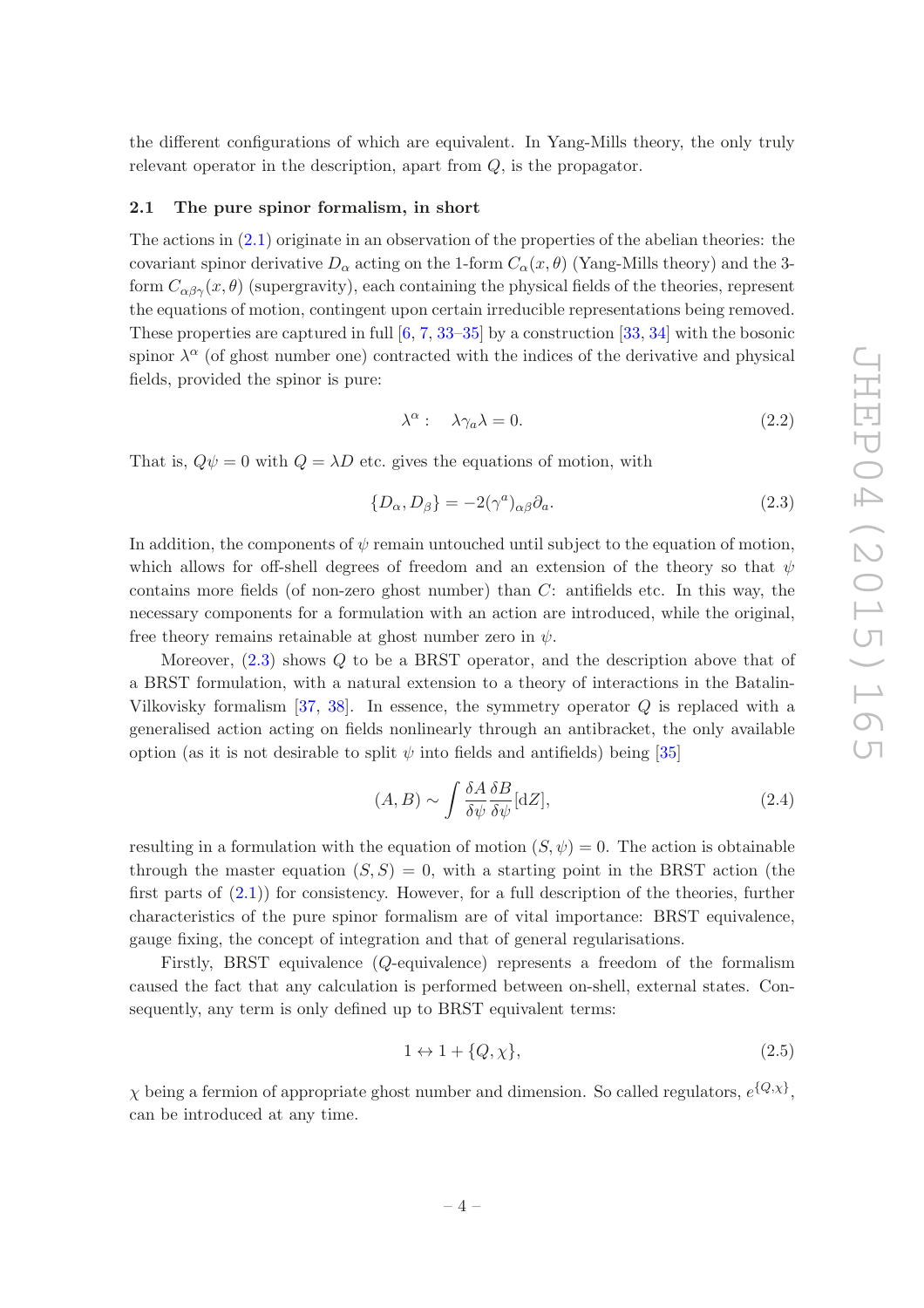Secondly, gauge fixing cannot be performed in the conventional way for the same reason as mentioned in connection to the antibracket. Instead, gauge fixing in string theory is imitated through a Siegel gauge [\[39\]](#page-22-12) resulting in a propagator  $b/p^2$  where the b-ghost obeys

<span id="page-5-5"></span>
$$
\{Q, b\} = \partial^2, \quad b\psi_{\text{on-shell}} = 0 \tag{2.6}
$$

and automatically should have the property of  $bb = 0$ .

Thirdly, to obtain an integral measure which captures the full dynamics, the superspace is typically extended [\[40\]](#page-22-13) to contain two extra variables  $(\bar{\lambda}_{\alpha}, r_{\alpha})$ , counterparts to  $(\lambda^{\alpha}, \theta^{\alpha})$ obeying  $\bar{\lambda}\gamma^a\bar{\lambda} = \bar{\lambda}\gamma^a r = 0$ , with  $\bar{\lambda}$  of ghost number -1. In this non-minimal formalism<sup>[2](#page-5-0)</sup> Q is extended to  $Q = \lambda D + r\bar{\omega}$ , a regulator with  $-(r\theta + \lambda \bar{\lambda})$  in the exponent can be constructed, and a well-defined concept of integration can be formulated. The regulator removes any divergences in the limit of large  $(\lambda, \lambda)$  and furnishes extra  $(r, \theta)$  for the integration over the non-minimal superspace variables, should that be necessary. That is, if the amount provided by the operators in the amplitude diagrams does not suffice to satisfy e.g.

<span id="page-5-4"></span>
$$
[\mathrm{d}r] \sim \bar{\lambda}_{\alpha_1} \dots \bar{\lambda}_{\alpha_i} \star \bar{T}^{\alpha_1 \dots \alpha_i}{}_{\beta_1 \dots \beta_j} \frac{\partial}{\partial r_{\beta_1}} \dots \frac{\partial}{\partial r_{\beta_j}},\tag{2.7}
$$

where the set  $(i, j)$  is  $(3, 11)$  in Yang-Mills theory [\[40](#page-22-13)] and  $(7, 23)$  in supergravity [\[35,](#page-22-8) [41](#page-22-14), [42\]](#page-22-15).

Finally, general regularisations are necessary in the non-minimal formalism as too high, negative powers of scalars<sup>[3](#page-5-1)</sup> of  $(\lambda, \overline{\lambda})$  otherwise would cause divergences with respect to small  $(\lambda, \lambda)$ . This can always be avoided through the introduction of new sets of variables and corresponding regulators and integral measures [\[19](#page-21-6), [30](#page-22-0)]. The procedure has a definite drawback though: it renders examinations of the remaining expressions severely difficult. Effectively, it is not strictly put to use, though vital as a concept. However, at the introduction of loops the unregularised propagator is too local to allow for loop momenta of  $(\lambda, \lambda)$ . The current, string theory inspired solution to this problem, the loop regularisation [\[19\]](#page-21-6), consists of recognising the momenta of the loop(s) as variables, in effect<sup>[4](#page-5-2)</sup>

$$
\partial_a \to \partial_a + \sum_I \partial_a^I \tag{2.8}
$$

for each derivative on a propagator making up a part of the loop(s)  $I$ , and allowing for an integration over the loop momenta. The procedure comes with the introduction of a regulator with exponent:

<span id="page-5-3"></span>
$$
k((\lambda D)S + (\lambda \gamma_{ab}D)S^{ab} - N\bar{N} - N_{ab}\bar{N}^{ab}), \quad k > 0.
$$
 (2.9)

<span id="page-5-0"></span><sup>&</sup>lt;sup>2</sup>The derivative with respect to  $\lambda$  is denoted by  $\omega$  and shows up in the gauge invariant ( $\omega_{\alpha}$  modulo  $(\gamma_a \lambda)_\alpha X^a$ , X any 1-form) configurations of  $N = \lambda \omega$ ,  $N^{ab} = \lambda \gamma^{ab} \omega$  [\[40](#page-22-13)]. The corresponding is true for  $\bar{\lambda}$ . For r there is  $s: S = \bar{\lambda}s$ ,  $S^{ab} = \bar{\lambda}\gamma^{ab}s$ . Our conventions for the derivatives in supergravity are  $[\lambda_{\alpha}, \omega_{\beta}] = \varepsilon_{\alpha\beta}$ and  ${r_{\alpha, s_{\beta}} \equiv \varepsilon_{\alpha\beta}$ , as further commented on in section [4.](#page-11-0)

<span id="page-5-1"></span><sup>&</sup>lt;sup>3</sup>In maximally supersymmetric Yang-Mills theory the only scalar possible to form out of  $(\lambda, \bar{\lambda})$  is  $\xi = (\lambda \bar{\lambda})$ . For finiteness, the power of it may not go below  $-10$  [\[40\]](#page-22-13). In maximal supergravity there also exists  $\eta = (\lambda \gamma^{ab} \lambda)(\bar{\lambda} \gamma_{ab} \bar{\lambda}),$  where each 2-form is referred to by  $\sigma$ . There, the power of  $\xi$  may not go below  $-22$ for finiteness, whereas the equivalent for  $\sigma$  is -11 [\[35\]](#page-22-8).

<span id="page-5-2"></span><sup>4</sup>For convenience, the loop components are kept implicit in the notation.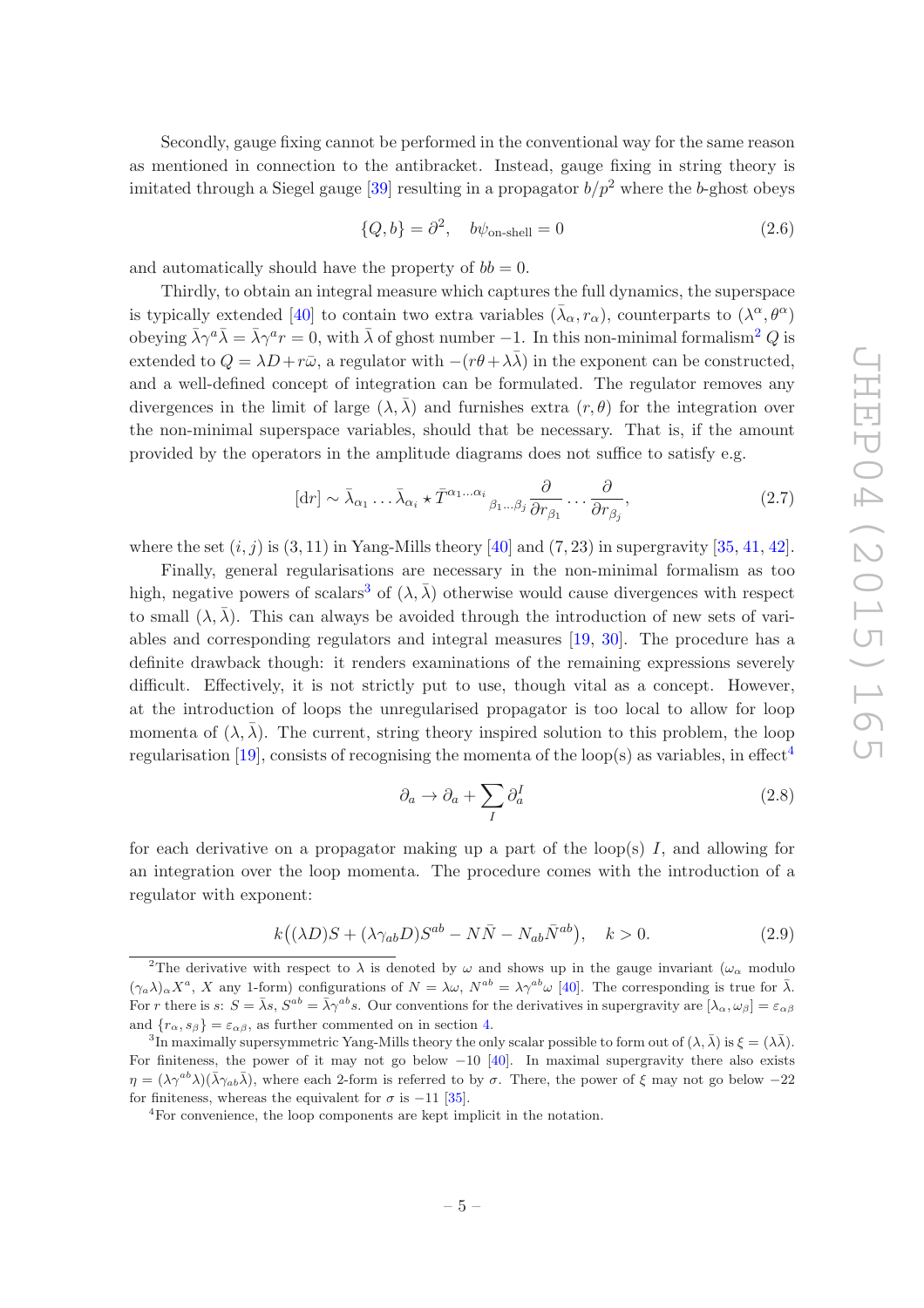The propagator regularised in this way is not too local for loop integrations, while examinations of the amplitudes can be performed. The latter however includes the consideration of a conversion of the variables in the operators present in the loop(s), when acted on by [\(2.9\)](#page-5-3). Most notably, a conversion of

<span id="page-6-4"></span>
$$
e^{\{Q,\chi\}}r_{\alpha}e^{-\{Q,\chi\}}:\quad r_{\alpha} \to r_{\alpha} + k(\gamma_{ab}\bar{\lambda})_{\alpha}(\lambda\gamma^{ab}D),\tag{2.10}
$$

<span id="page-6-0"></span>is allowed for.[5](#page-6-1) The properties of this are discussed in more detail in section [3.](#page-8-0)

#### 2.2 The structure of the amplitude diagrams

A general amplitude diagram may be divided into the following parts: external fields, tree diagrams and loop clusters, the last term denoting one-particle irreducible sets of loop diagrams. The ultraviolet behaviour of an amplitude is no worse than that of the most badly behaved loop cluster in it, which is why the focus of these examinations is on loop clusters of  $L$  loops, connected to other diagram parts through  $j$  outer legs. Moreover, for the purpose of discerning the UV divergences in maximally supersymmetric Yang-Mills theory and maximal supergravity, it is sufficient to consider diagrams constructed out of 3-point vertices, a fact that will become apparent in section [4.](#page-11-0)

<span id="page-6-5"></span>In addition, it can be shown<sup>[6](#page-6-2)</sup> that any loop must have at least four outer legs: there are no bubbles or triangles [\[43,](#page-22-16) [44](#page-22-17)]. As such a general loop cluster (planar or non-planar) consists of

$$
3(L-1) + j \tag{2.11a}
$$

propagators, some<sup>[7](#page-6-3)</sup> of which are outer (existing due to the outer legs) and

$$
2(L-1) + j \tag{2.11b}
$$

vertices, including  $i$  outer ones. For loop clusters, the limits on outer legs are

<span id="page-6-6"></span>
$$
j \ge 4, \quad L \le 2
$$
  
\n
$$
j \ge 3, \quad L = 3
$$
  
\n
$$
j \ge 2, \quad L \ge 4,
$$
\n(2.11c)

where  $L < 4$  appear as special cases due to the absence of bubbles and triangles and the overall limit of  $j \geq 2$  occurs for reasons concerning total derivatives and the non-existence of vacuum amplitudes.

For our analysis of the loop clusters, we will look at the parts provided by the propagators and vertices present and how they can combine: the number of them (as stated above) is sufficient for a full analysis, and will be used throughout this article. The different loop configurations are disregarded, but included in the general analysis.

<sup>&</sup>lt;sup>5</sup>The conversion into  $\bar{\lambda}_{\alpha}(\lambda D)$  renders a zero result by the irreducible representations of  $(\bar{\lambda}, r)$  in the operators, which are displayed in [\(2.13\)](#page-7-1) and [\(4.4\)](#page-12-1).

<span id="page-6-2"></span><span id="page-6-1"></span> $6$ Section [2.3](#page-7-0) and section [4.2](#page-13-0) discuss this in more detail with respect to the pure spinor formalism.

<span id="page-6-3"></span><sup>&</sup>lt;sup>7</sup>For  $L > 1$ , the number of outer propagators is j.  $L = 1$  constitutes a special case as one propagator must represent the inner propagator, yielding a total of  $j - 1$  outer propagators.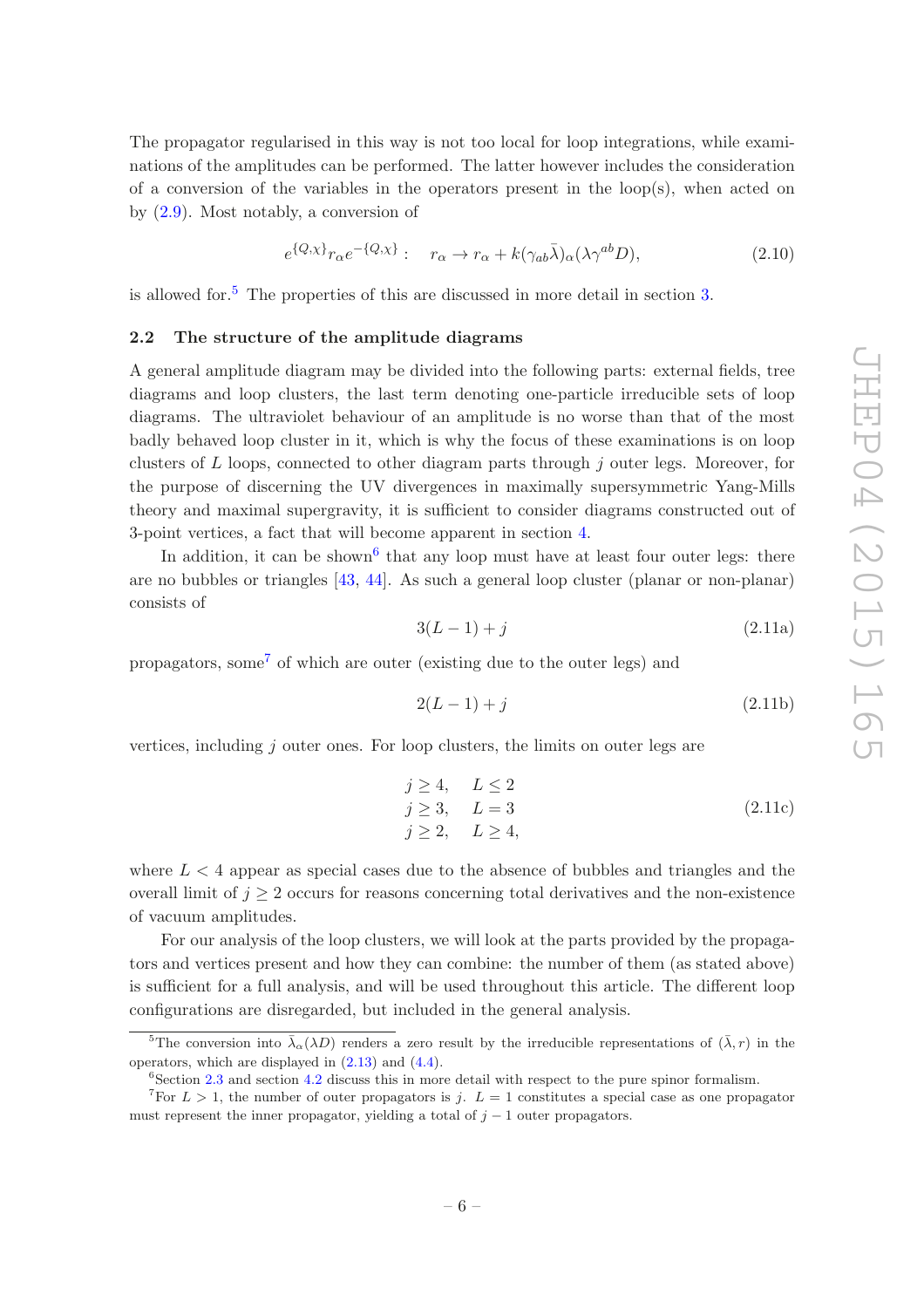#### <span id="page-7-0"></span>2.3 The loop regularisation & the ultraviolet divergences

With the loop regularisation comes integrations over the loop momenta:  $\partial$ , D,  $\omega$ ,  $\bar{\omega}$  and s. The first one causes the ultraviolet divergences when too high a power of  $\partial^2$  is present, formed out of the components of the diagram in combination with the loop regularisation as described in [\(2.10\)](#page-6-4). Components outside a loop cluster do not contribute with any loop momenta and therefore do not affect the ultraviolet divergences. Inside a loop cluster, momenta are shared between the loops and sometimes forced out of a loop or the loop cluster. In total, the condition on the theory in order for it to be finite in the ultraviolet regime is

<span id="page-7-4"></span>
$$
LD - 6(L - 1) - 2j + 2m < 0,\tag{2.12}
$$

with  $L$  denoting the number of loops present in the loop cluster,  $D$  the dimension (possibly after dimensional reduction) and m the number of  $\partial^2$  formed out of the operators and the regulators in the loop cluster. This occurs as each propagator carries  $1/\partial^2$  and unpaired  $\partial_a$ :s remaining in a loop give a zero contribution, either at the integration  $[dp^I]$  or as a total derivative, which will be further discussed in section [3.1.](#page-9-0) If several loop clusters are present, the condition must hold for each of them.

The key issue in the investigations of the UV properties is the maximal  $m$ , dependent on the (regularised) operators in the loop cluster. The derivatives in these remain in a/their loop if possible, otherwise they act on other components: on other derivatives/variables or out of the loop. Out of the remaining ones, the integration over the loop variables must be satisfied.  $[ds^I]$  brings down the necessary  $s^{23}$  from  $\lambda \bar{\lambda} Ds$  of the loop regulator.  $[dD^I]$ then claim  $D^{32}$  before the remaining expression needs to be analysed with respect to m.

We will use maximally supersymmetric Yang-Mills theory as an illustrative example in this, before discussing the loop regularisation in section [3](#page-8-0) and the more complicated case of maximal supergravity in section [4.](#page-11-0) In Yang-Mills theory, five original D:s, i.e. *not from* the loop regulator,<sup>[8](#page-7-2)</sup> are claimed by  $[dD<sup>I</sup>]$  per loop. In addition, for reasons that will be clear in section [3,](#page-8-0) each<sup>[9](#page-7-3)</sup>  $b_j$  contributes with no more than one such D (or  $\partial$  in its stead) as  $bb = 0$  forces at least one derivative out of the loop cluster, a process treatable without loop regularisation, by Q-equivalence. This immediately prohibits bubbles and triangles, also noted in [\[28](#page-22-2), [29\]](#page-22-3).

The b-ghost in maximally supersymmetric Yang-Mills theory is [\[40,](#page-22-13) [45](#page-22-18), [46\]](#page-22-19)

<span id="page-7-1"></span>
$$
b = -\frac{1}{2}\xi^{-1}(\bar{\lambda}\gamma^{a}D)\partial_{a} + \frac{1}{16}\xi^{-2}(\bar{\lambda}\gamma_{abc}r)\left(N^{ab}\partial^{c} - \frac{1}{24}D\gamma^{abc}D\right) -
$$
  

$$
-\frac{1}{64}\xi^{-3}(r\gamma_{abc}r)(\bar{\lambda}\gamma^{a}D)N^{bc} - \frac{1}{1024}\xi^{-4}(\bar{\lambda}\gamma_{abc}r)(r\gamma^{cde}r)N^{ab}N_{de}
$$
(2.13)

where it is useful to note that the last term in  $b_1$  is proportional to  $(r\gamma^a D)(\bar{\lambda}\gamma_a D)$ . As  $({\bar{\lambda}} \gamma^a)^{\alpha} ({\bar{\lambda}} \gamma_a)^{\beta} = 0$  and  $b_2$  encodes  ${\bar{\lambda}}_{\alpha} r_{\beta} r_{\gamma}$  we then have that any pair of  $\{D_{\alpha}, D_{\beta}\}\$ constructed out of these terms gives a zero result. Similarly, none of the  $N^{(2)}$  acts on  $\xi$ , so it

<span id="page-7-2"></span><sup>&</sup>lt;sup>8</sup>The loop regulator provides  $\lambda \gamma^{(2)} D$  and  $\lambda D$ , out of which at most  $D^{11}$  can be constructed. Moreover, the original D:s in b can give at most  $D^5$  (antisymmetrised covariant derivatives).

<span id="page-7-3"></span><sup>&</sup>lt;sup>9</sup>We will denote the parts of b by their (unregularised) power of r, as  $b_n: 0 \le n \le 3$ . While referring to a b-ghost on an outer leg, we will use  $b_i$ .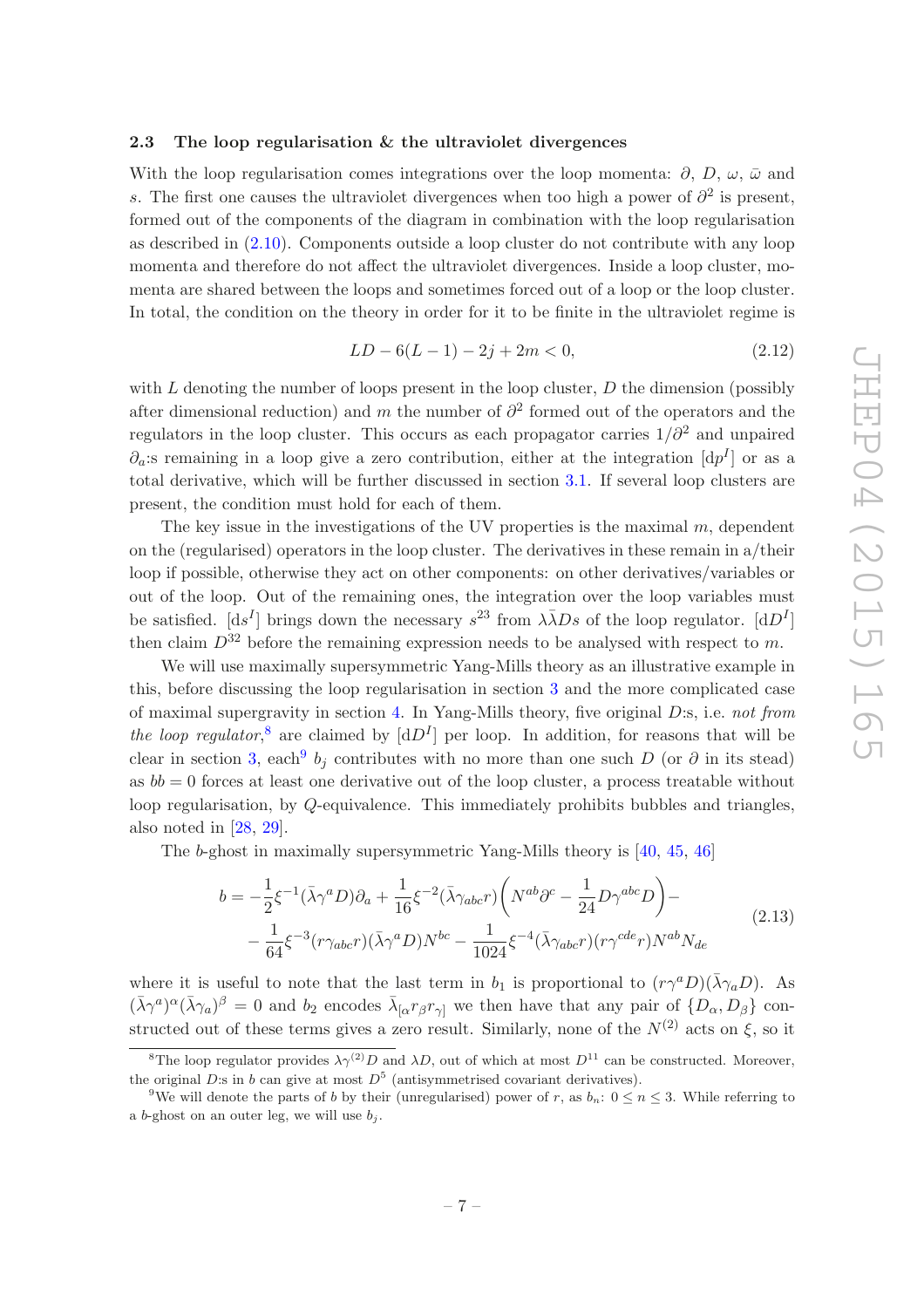is no surprise that  $bb = 0$ . In addition, the original  $\partial$ :s show up as  $(\bar{\lambda}\gamma^a)^{\alpha}\partial_a$  and therefore cannot form  $\partial^2$ .

For the formation of  $\partial^2$  it is essential that  $r_\alpha$  provides<sup>[10](#page-8-2)</sup>  $(\lambda \gamma_{ab} D)(\bar{\lambda} \gamma^{ab})_\alpha$  by the loop regularisation. At the introduction of the regularised D:s, new  $\partial$ :s can be formed, in effect out of  $r^2$  and rD. Moreover, since the former shows up in the configuration of  $(\lambda \gamma^a)_{\alpha} \partial_a$  and the latter in  $(\bar{\lambda}\gamma^a)^{\alpha}\partial_a$ , a formation of  $\partial^2$  in the regularised setting demands the equivalence of  $r^3D$  or  $r^2\partial$ . Therefore, the restriction<sup>[11](#page-8-3)</sup> of the D:s and  $\partial$ :s available to a number of  $L-6+j$  for  $L\geq 2$  and  $j-4$  for  $L=1$  constrain the  $\partial^2$ : spossibly present to the same amount. Consequently, given [\(2.12\)](#page-7-4), we can immediately conclude that supersymmetric Yang-Mills theory is finite in the ultraviolet regime for dimensions

<span id="page-8-1"></span>
$$
D < 8, \qquad L = 1
$$
\n
$$
D < 4 + \frac{6}{L}, \quad L \ge 2 \tag{2.14}
$$

in consistency with what is well known [\[47](#page-23-0)[–53\]](#page-23-1). The analysis may also be performed with respect to  $r$ , giving further restrictions for large  $j$ .

## <span id="page-8-0"></span>3 The nature of the loop regularisation

The introduction of a regulator with exponent as in [\(2.9\)](#page-5-3) together with an integration over the loop momenta ensures enough non-locality of the propagator to allow for the construction of examinable loop structures. It is not without complications though. The most obvious issue is the conversion of r into  $\lambda \lambda D$ . By Q-equivalence, any regularised expression is equivalent to the initial one. However, combinations of unregularised terms often result in expressions proportional to zero, while divergent with respect to small  $(\lambda, \overline{\lambda})$ , including singularities concerning  $\eta$  in supergravity. As  $(0/0)$  makes no sense we need to consider the regularised operators to capture the full theory, thereby introducing extra  $(\lambda, \overline{\lambda})$  and finite results with respect to small  $(\lambda, \overline{\lambda})$ .

Clearly, sufficient regularisation in this context (as well as for tree diagram parts, under general regularisation) provides finite terms<sup>[12](#page-8-4)</sup> with respect to small  $(\lambda, \overline{\lambda})$ . Further conversions of r are not necessary for a full analysis, where vanishing results are allowed for. Moreover, the highest surviving power of  $r$  in a regularised expression by  $Q$ -equivalence encodes the extra terms originating in the regularisation of that  $r^x$  (not contingent upon the survival of the lower terms).

So far, e.g. in [\[28](#page-22-2)[–30](#page-22-0)], this has been interpreted as though it were only necessary to consider the regularisation of  $r$  when the number present exceeded its degrees of freedom (11 in Yang-Mills theory, 23 in supergravity). It has been assumed to constitute the point at and below which terms do not (with loop regularisation: wrongly) vanish, that is: due to too high a power of  $r$ .

This now seems too naive, the crucial observation of which is that the operators in the loop clusters in Yang-Mills theory and supergravity cannot form  $(r^{11}, r^{23})$ . The former

<sup>&</sup>lt;sup>10</sup>In this way  $r \sim D \sim \partial^{1/2}$  and  $b \sim r^3$ , while the corresponding for the propagator is  $r^{-1}$ .

<span id="page-8-2"></span><sup>&</sup>lt;sup>11</sup>By [\(2.11\)](#page-6-5),  $[dD<sup>I</sup>]$  and the circumstances of  $b<sub>j</sub>$ .

<span id="page-8-4"></span><span id="page-8-3"></span> $12$ [A](#page-18-0)ppendix A describes the extent of this for loop clusters in Yang-Mills theory.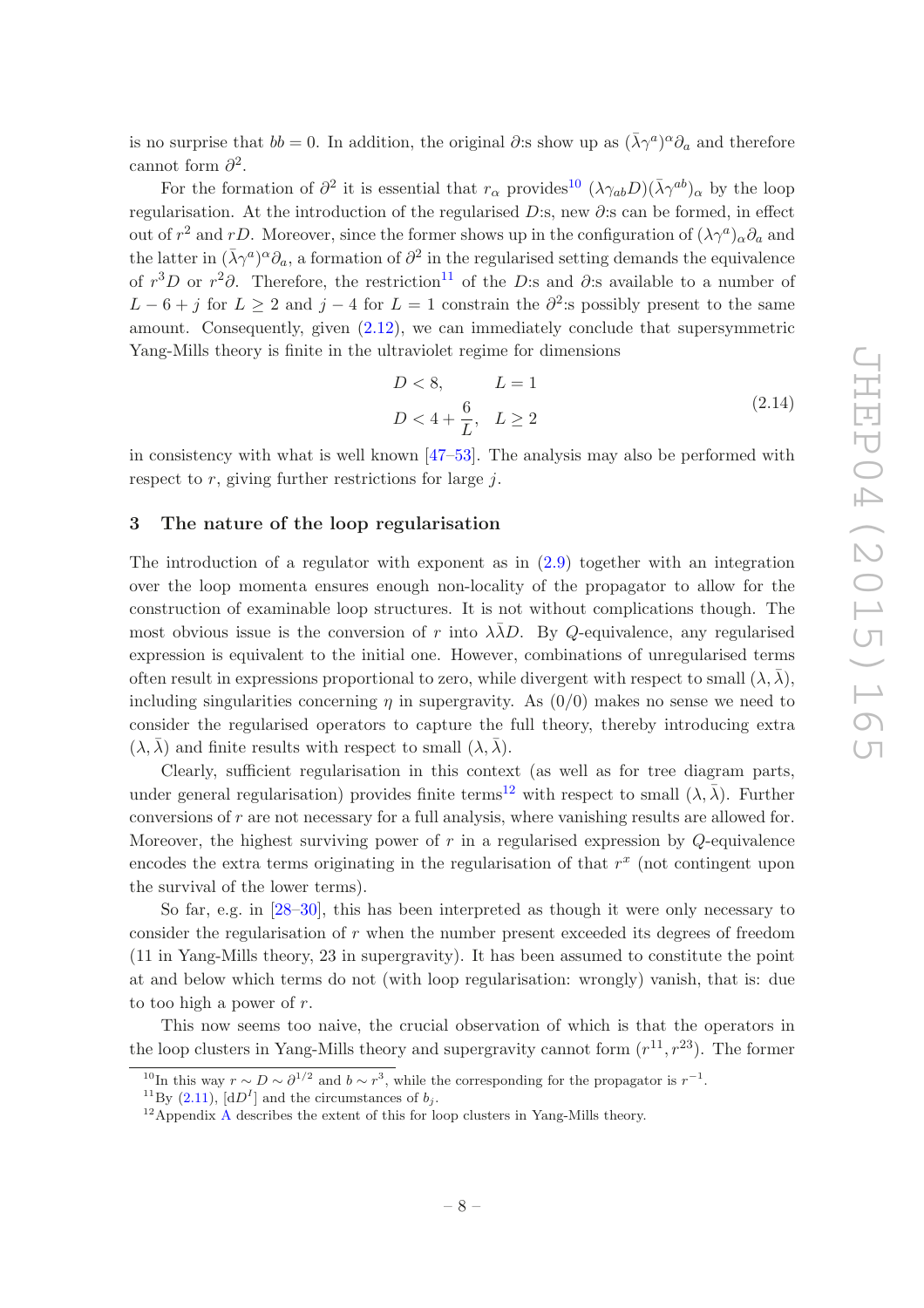is the case most easily illustrated. Out of the configurations of  $(\bar{\lambda}, r)$  in [\(2.13\)](#page-7-1) at most  $r^{10}$  $\bar{\lambda}^n$  ( $n > 1$ ) can be formed.<sup>[13](#page-9-2)</sup> The components of the b-ghost simply cannot support a configuration with  $r^{11}$ . Since the only other r:s present occur in external states and at the final superspace integration, and therefore do not show in our analysis of the loop clusters, this means that  $r^{11}$  is absent for our purposes.

The corresponding for maximal supergravity is slightly more involved, but it is possible to note that the  $(\bar{\lambda}, r)$  in the operators [\(4.4\)](#page-12-1) combine in a specific way [\(4.2\)](#page-11-1) as to only be compatible with the final  $\lfloor dr \rfloor$  for up to  $r^{15}$ . Any higher power of r out of the configurations provided by the operators concerned cannot be combined with antisymmetrised  $r$ :s to form  $r^{23}$  in the irreducible representation of (02003) which is required by [\(2.7\)](#page-5-4) [\[35](#page-22-8)]. This occurs due to the set combinations of  $(\bar{\lambda}, r)$  of the operators and the subsequent  $\bar{\lambda}^n r^{23}$  of the final expression, where it must be possible to replace  $r^{23}$  with  $\bar{\lambda}^7$ , as specified by [\(2.7\)](#page-5-4), with a non-zero result. The relevant  $\bar{\lambda}^n r^{15}$  can be found in [\(C.4\)](#page-20-5).

The absence and divergence<sup>[14](#page-9-3)</sup> (in the loop clusters) of

<span id="page-9-1"></span>
$$
(r^{x>10}, r^{x>15})
$$
\n(3.1)

calls for a regularisation of r down to a power of  $(10, 15)$ , constituting non-zero configurations of  $(\bar{\lambda}, r)$ . This is sufficient, as any  $f(\lambda, \bar{\lambda}, r)$  can be regularised (loop/general) to finiteness with respect to small  $(\lambda, \overline{\lambda})$ . The subsequent highest non-zero configuration  $\lambda^x \bar{\lambda}^y r^z$  (with loop regularisation: the highest z) encodes the further regularisations.<sup>[15](#page-9-4)</sup> Divergent terms in this way remaining after loop integration (of an entire loop cluster) are taken care of by the general regularisation.

We will now continue by observing some key characteristics of the amplitude diagrams, due to the loop regularisation and the integration over the loop momenta. The main points concern Q-equivalence, total derivatives and loop momenta claimed by the loop integrations.

#### <span id="page-9-0"></span>3.1 Characteristics of the loop regularisation

Important to note is that the regulators present do not alter basic properties such  $as^{16}$  $as^{16}$  $as^{16}$  $bb = 0$ . Regardless of how many terms each b has been converted into, once two full sets (including terms that may give a zero result at the loop integration) show up next to each other (on the same propagator), the result is zero. In general, if no parts of two operators  $A$  and  $B$ have acted out on other propagators in the process of ending up next to each other, we have

$$
e^{\{Q,\chi\}}Ae^{-\{Q,\chi\}}e^{\{Q,\chi\}}Be^{-\{Q,\chi\}} = e^{\{Q,\chi\}}ABe^{-\{Q,\chi\}}.\tag{3.2}
$$

if so is allowed by Q-equivalence, which is described below.

<span id="page-9-2"></span><sup>&</sup>lt;sup>13</sup>For any analysis concerning  $r^x \overline{\lambda}^y$ , their irreducible representations are very useful. These are listed in [\[54\]](#page-23-2), for the case of maximally supersymmetric Yang-Mills theory, together with a LiE program for how to compute them. Note that the building blocks, with  $\bar{\lambda}$  in (00010), are the fermionic  $\bar{\lambda}r$  in (00100), the bosonic  $\bar{\lambda}r^2$  in (01001) and the fermionic  $\bar{\lambda}r^3$  in (02000). The spinors in each set are antisymmetrised, and the [dr] in [\(2.7\)](#page-5-4) require  $r^3$  in (00030), replaceable by  $\bar{\lambda}^3$ .

<span id="page-9-3"></span><sup>&</sup>lt;sup>14</sup>Each r is accompanied by  $\xi^{-1}$  in Yang-Mills theory, and by  $\sigma^{-2}$  in supergravity.

<span id="page-9-4"></span><sup>&</sup>lt;sup>15</sup>In line with this, we may observe that none of the components of a regularised r is required by loop integration, as noted for Yang-Mills theory in section [2.3](#page-7-0) and for supergravity in section [4.2,](#page-13-0) i.e. the non-zero configuration of  $r^x \overline{\lambda}^n$  may equivalently remain.

<span id="page-9-5"></span> $16$ There is unfortunately an incorrect statement on this in [\[30](#page-22-0)].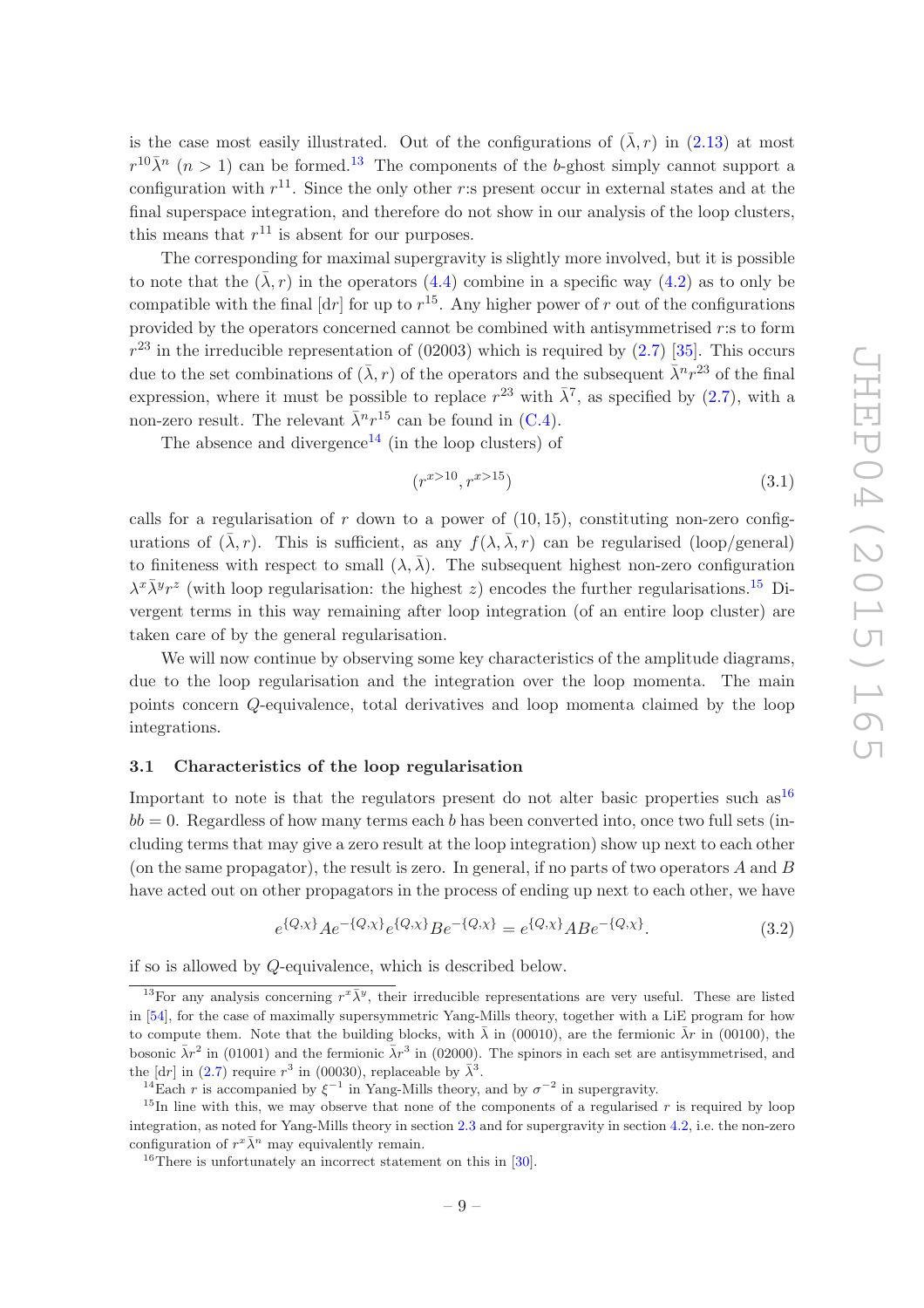A second important observation has to do with general loop properties concerning derivatives: a derivative in a loop remains there, without acting on anything, if so is possible. Otherwise, the derivative in some way acts on another component: derivative, variable or across a vertex, i.e. out of the loop.

## Total derivatives

The consequences of the two observations above are more far-reaching than perhaps assumed at a fist glance. The fact that  $bb = 0$  prohibits two full b-ghost to remain in a loop has implications in combination with the loop integrations, which claim derivatives and make use of the loop regulator, bringing down other derivatives and variables. Each loop integration claims  $\omega$ ,  $\bar{\omega}$  and s to a number of their degrees of freedom (11, 23), whereas D:s are claimed to a full set of fermions (16,32). The integrations over  $\partial$  claim none, but result in the ultraviolet divergences described in [\(2.12\)](#page-7-4).

The required  $\bar{\omega}$ :s are provided by the loop regulator [\(2.9\)](#page-5-3) as no other operator contains any, compare  $(2.13)$  and  $(4.4)$ . This also brings down a full set of  $\omega$  on one inner propagator of the loop in question, a propagator which may be considered to be the gathering point for the loop components at the loop integration. Moreover, the other  $\omega$ :s present in the loop are not forced to act on anything (i.e. remains in the loop as a derivative) by any other relations than  $bb = 0$  and (possibly)  $(\lambda \gamma_{ab} \lambda)[R^a, R^b]$ . Any  $\omega$  not forced to act on something, possibly out, is added to the  $\omega$ :s brought down by the loop integration, and represents a total derivative at the loop integration: a vanishing expression. In addition, since  $bb = 0$ only forces one derivative in b out of a loop (as that b acts across a vertex), splitting the b, only  $b_i$ : s contain  $\omega$  (maximum one) with a non-zero result. The R: s on the other hand effectively act into different loops (with respect to  $\omega$ ). For the outer vertices, one R can be equivalently considered to act out of the loop cluster, simplifying the analysis. Only these R:s carry  $\omega$  with a non-zero result, and since they act out of the loop cluster, they do not affect the UV divergences. In total, this diminishes the number of operator components necessary to consider as parts of the loop cluster.

The requirements of s and  $D$  are less dramatic. A loop integration over s claims the required loop momenta from the loop regulator, for the same reasons as for  $\bar{\omega}$ , which subsequently brings about the same number of  $D$ :s  $(11, 23)$ . In Yang-Mills theory, these must be combined with  $D^5$  from the operators (original, not brought down by the loop regularisation) for the loop integration over  $D$  to be satisfied. No other combination is accepted, and other D:s in the loop are forced to act on other components. For supergravity, at least 9 original  $D$ : s are required, though the end composition might possibly vary between 9 and 11, which is further commented on in section [4.2.](#page-13-0)

An obvious, possible result of D being forced to act on other components, like another D, is ∂. The corresponding loop integration does not claim any loop momenta, but result in UV divergences as described in connection to [\(2.12\)](#page-7-4). Important to note is that unpaired  $\partial_a$ :s remain in a loop, if not part of  $b_i$  and forced out of the loop cluster akin to  $\omega$ . In the loop cluster, they give a vanishing result by the combination of representing either a total derivative (when not constituting a momenta of that loop) or an odd function. Only  $\partial^2$ :s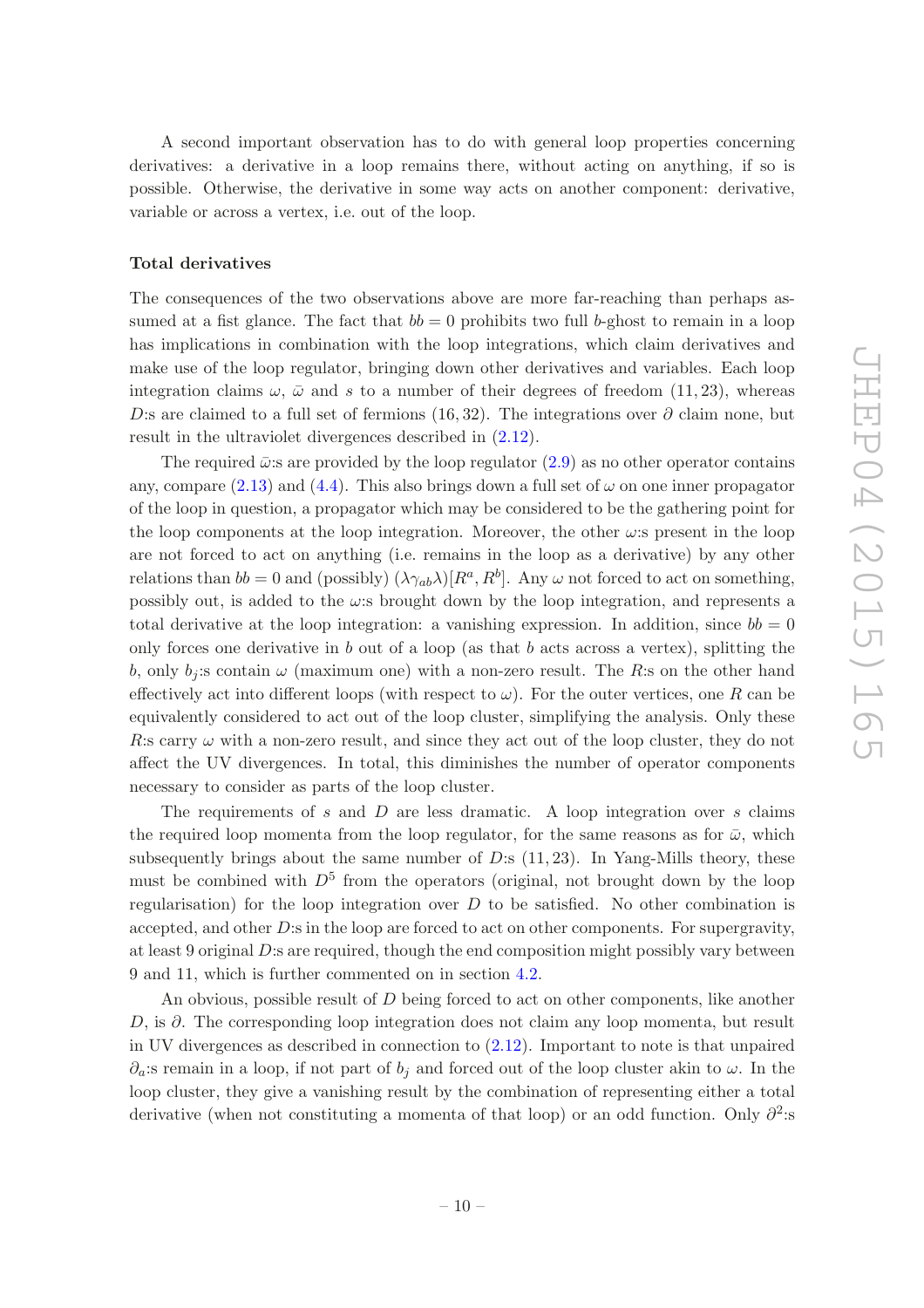survive in the loop clusters, and from the next paragraph and [\(4.4\)](#page-12-1) we can conclude that any term containing a  $\partial_a$  that cannot combine into  $\partial^2$  may be disregarded.

## Q-equivalence

In the analysis of a part of a diagram, Q-equivalence allows for up to  $(r^{10}, r^{15})$  before loop regularisation needs to be considered. Moreover, any such examined entity can be regularised, and the observed properties of the initial parts carry over to the regularised combination, equivalently combined after regularisation.

For example the examination of two b-ghosts on each side of a 3-point vertex can be carried through in this manner (compare  $(2.13)$  and  $(4.4)$ ). The process of one of the b:s acting across the vertex and the result in relation to the other b therefore can be analysed without prior loop regularisation, though the  $r$ :s better not be considered to leave their original propagators. If the two b:s make up part of a loop, the property of  $bb = 0$  then forces one derivative of each term in the acting b onto the third leg. Moreover, a regularisation of the split b is Q-equivalent to the expression of a regularised b, split due to  $bb = 0$ . So it comes to be that any  $b_i$  at most contributes with one original D or  $\partial$  to the loop structure; compare with the relevant terms of  $b_0$  and  $b_1$  in  $(2.13)$  and  $(4.4)$ .

## <span id="page-11-0"></span>4 Maximal supergravity

In  $D = 11$ ,  $\mathcal{N} = 1$  supergravity the spinors are symplectic, making it convenient to use an implicit  $\varepsilon^{\alpha\beta} = \varepsilon^{[\alpha\beta]}$  to capture the way spinor indices are connected to each other.<sup>[17](#page-11-2)</sup> In order to further express the operators in a simple form, we use

$$
L^{(p)}_{a_0b_0, a_1b_1,\dots,a_pb_p} = (\bar{\lambda}\gamma_{\llbracket a_0b_0} \bar{\lambda})(\bar{\lambda}\gamma_{a_1b_1}r)\dots(\bar{\lambda}\gamma_{a_pb_p}\rrbracket r),
$$
\n(4.1)

where  $[\,\cdot\,]\,$  denotes antisymmetrisation between the  $p+1$  pairs of indices. This tensor has the properties of

<span id="page-11-1"></span>
$$
L^{(n)}L^{(m)} \propto (\bar{\lambda}\gamma^{(2)}\bar{\lambda})L^{(n+m)},\tag{4.2}
$$

$$
[\bar{\partial}, \eta^{-(p+1)} L_{a_0 b_0, \dots, a_p b_p}^{(p)} \} = 2(p+2)\eta^{-(p+2)} L_{ab, a_0 b_0, \dots, a_p b_p}^{(p+1)}(\lambda \gamma^{ab} \lambda), \tag{4.3}
$$

where  $\bar{\partial} = r\bar{\omega}$ . The operators, i.e. the b-ghost<sup>[18](#page-11-3)</sup> and the operators in the vertices:  $R^a$  and T, are then possible to express as:

$$
b = \frac{1}{2} \eta^{-1} (\bar{\lambda} \gamma_{ab} \bar{\lambda}) (\lambda \gamma^{ab} \gamma^i D) \partial_i
$$
\n
$$
+ \eta^{-2} L_{ab,cd}^{(1)} ((\lambda \gamma^a D)(\lambda \gamma^{bcd} D) + 2(\lambda \gamma^{abc}{}_{ij} \lambda) N^{di} \partial^j + \frac{2}{3} (\eta_p^b \eta_q^d - \eta^{bd} \eta_{pq}) (\lambda \gamma^{apcij} \lambda) N_{ij} \partial^q
$$
\n
$$
- \frac{1}{3} \eta^{-3} L_{ab,cd,ef}^{(2)} ((\lambda \gamma^{abcij} \lambda) (\lambda \gamma^{def} D) N_{ij} - 12 \left[ (\lambda \gamma^{abcci} \lambda) \eta^{fj} - \frac{2}{3} \eta^{f[a} (\lambda \gamma^{bce]ij} \lambda) \right] (\lambda \gamma^d D) N_{ij}
$$
\n
$$
+ \frac{4}{3} \eta^{-4} L_{ab,cd,ef,gh}^{(3)} (\lambda \gamma^{abcij} \lambda) \left[ (\lambda \gamma^{defgk} \lambda) \eta^{hl} - \frac{2}{3} \eta^{h[d} (\lambda \gamma^{efg]kl} \lambda) \right] \{ N_{ij}, N_{kl} \}
$$
\n
$$
(4.4a)
$$

<sup>17</sup>This affects ordering. The spinors have one chirality, with  $(r_{\alpha}, \bar{\lambda}_{\beta})$  e.g. as  $(\bar{\lambda}r) = -(r\bar{\lambda})$ .

<span id="page-11-3"></span><span id="page-11-2"></span><sup>&</sup>lt;sup>18</sup>We here present a different b-ghost compared to that of  $[30]$  in order to facilitate the analysis of the theory. By fulfilling [\(2.6\)](#page-5-5) it provides a Q-equivalent alternative. However, note that the b-ghost in [\[30](#page-22-0)] suffered from sign errors; the overall signs for the  $b_2$  and  $b_3$  should have been negative.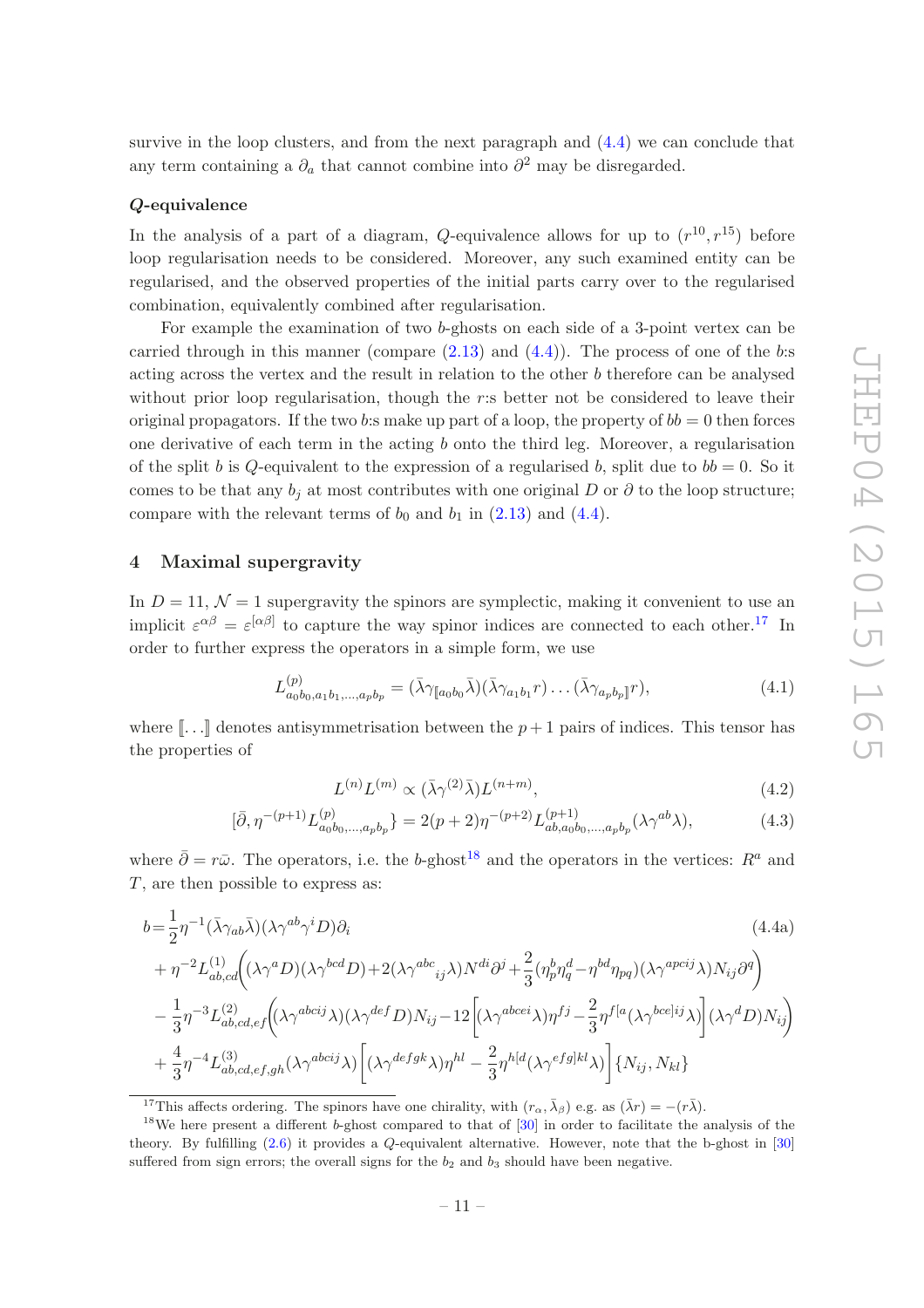$$
R^{a} = \eta^{-1}(\bar{\lambda}\gamma^{ab}\bar{\lambda})\partial_{b} - \eta^{-2}L_{(1)}^{ab,cd}(\lambda\gamma_{bcd}D)
$$
  
+2\eta^{-3}L\_{(2)}^{ab,cd,ef}\left[ (\lambda\gamma\_{bcdei}\lambda)\eta\_{fj} - \frac{2}{3}\eta\_{f[b}(\lambda\gamma\_{cde]ij}\lambda) \right]N^{ij}(4.4b)

<span id="page-12-1"></span>
$$
T = 8\eta^{-3} (\bar{\lambda}\gamma^{ab}\bar{\lambda})(\bar{\lambda}r)(rr)N_{ab}
$$
\n(4.4c)

Here, we may immediately note that  $T$  "has to" act out of the loop cluster. Otherwise the  $\omega$  would constitute a total derivative, with a vanishing result. This limits 4-point vertices to be present in loop clusters as structures with the one property of providing extra outer legs. A j-point loop cluster made out of 3-point vertices can be changed into a  $(j+1)$ -point loop cluster through the addition of one outer leg to a vertex, a process which changes none of the properties of the loop cluster, apart from eventual  $(\bar{\lambda}r)^2 = 0$ , as the additional term is outside of it. No extra conditions on the operators inside are introduced. Because of this, it is sufficient to examine loop clusters made solely out of 3-point vertices for a complete picture of the UV divergences of the amplitudes, and we will therefore not deal with 4-point vertices, or  $T$ , any further in this article.

Secondly, as the operators in the vertices act on any leg in an equivalent manner (as long as the legs are separate), each outer vertex can be interpreted as providing one  $R^a$ acting out of the loop cluster, and the other one in. The former does not contribute to the divergences of the loop cluster, and the components of the latter that give vanishing contributions may be disregarded, same as goes for all operators of the inner vertices. For example, the  $R_2$  is "absent" due to its containing  $\omega$ . The  $R_0$  on the other hand contains  $(\bar{\lambda}\gamma^{ab}\bar{\lambda})\partial_b$ , which cannot combine into  $\partial^2$ , as we soon will show.

## <span id="page-12-0"></span>4.1 The effective operator contributions inside a loop

We will now examine the terms of  $b$  and  $R^a$  for further observations concerning what does (not) contribute to the ultraviolet divergences, with respect to the formation of  $\partial^2$  and the combination of D into  $D^{32}$  per loop, to satisfy  $[dD^I]$ . To begin with the former, we may note that any pair of original  $D$ :s from the operators above, acting on each other, vanishes.<sup>[19](#page-12-2)</sup> Including regularised contributions, we have a set of  $D$  up for combinations:

<span id="page-12-4"></span>
$$
(\lambda \gamma^{mn} \gamma^i D) \partial_i \quad (\lambda \gamma^m D) \quad (\lambda \gamma^{imn} D) \quad (\lambda \gamma^{jm} D) \quad (\lambda \gamma^{mn} D), \tag{4.5}
$$

indices contracted with  $\bar{\lambda}\gamma^{mn}\bar{\lambda}$  and where a contraction of the j with a corresponding mindex yields a vanishing result. The two last terms correspond to regularised r:s, by  $(2.10)$ :

$$
(\bar{\lambda}r): (\bar{\lambda}\gamma_{mn}\bar{\lambda})(\lambda\gamma^{mn}D)
$$

$$
(\bar{\lambda}\gamma_{\llap{$\parallel$ab}}\bar{\lambda})(\bar{\lambda}\gamma_{cd\llap{$\parallel$b}}r): 4(\bar{\lambda}\gamma_{\llap{$\parallel$ab}}\bar{\lambda})(\bar{\lambda}\gamma_c{}^m\bar{\lambda})(\lambda\gamma_{d\llap{$\parallel$mb$m}}D)
$$
\n
$$
(4.6)
$$

These do not act on the D:s or converted r:s in the  $b_n$  or  $R_n^a$  they originate from, nor on the configuration of operators originally on their propagator (at most  $RbR$ ), as the original expression effectively contains  $[r, D]$  etc.<sup>[20](#page-12-3)</sup>

<span id="page-12-2"></span><sup>&</sup>lt;sup>19</sup>For the relations involved, see appendix [B,](#page-18-1) in particular the last equation of  $(B.5)$ . It gives at hand that the antisymmetrisation of the  $L^{(n)}$ -indices is encoded by the irreducible representations of the rest of the expression, with the indices contracted with  $\bar{\lambda}\gamma^{mn}\bar{\lambda}$  in a position of choice. For the purpose of original  $\{D, D\} \propto \partial$  we have the three first terms in [\(4.5\)](#page-12-4).

<span id="page-12-3"></span><sup>&</sup>lt;sup>20</sup>The relevant terms are possible to analyse in a *Q*-equivalent manner, without regularisation.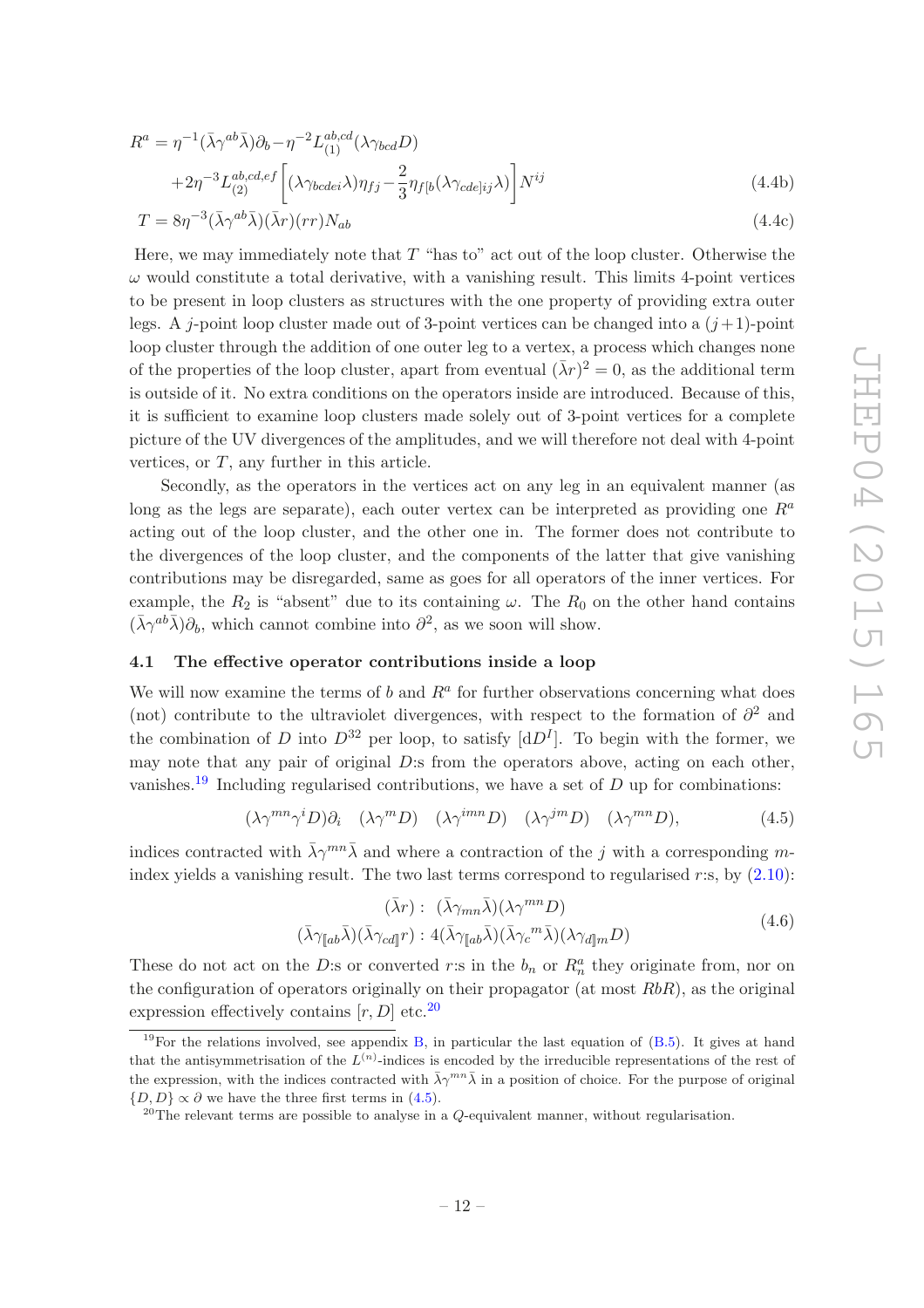The first term in [\(4.5\)](#page-12-4) acting on  $D_{\alpha}$  gives  $\propto \partial^2(\lambda \gamma^{mn})_{\alpha}$  which cannot be combined with any of the terms above. After that, it is suitable to observe that any  $\partial_m$  cannot form  $\partial^2$  with a ∂ formed out of the D:s above, as this would result in  $[mnn']$ . Since  $\partial_m$  cannot combine with a  $\partial_n$  or any of the original  $\partial$ :s either, we have that it gives a vanishing contribution, and it may be disregarded in further examinations.<sup>[21](#page-13-1)</sup> Then the fifth term cannot act on any other D either, and only the latter part of the third:  $(\lambda \gamma^{imn} D) = (\lambda \gamma^i \gamma^{mn} D) + \eta^{im} (\lambda \gamma^n D)$ , which comes with the formation of  $\partial_m$ ,  $(\bar{\lambda}r)$  or its regularised counterpart (the fifth term in  $(4.5)$ ). Nor can two terms of the second kind form  $\partial$ .

The vanishing of  $\partial_m$  and  $\omega$  except on  $b_j$  gives at hand that we in loops, regarding the examination of non-zero contributions, effectively have the operators:  $22$ 

$$
b_{\text{loop}}^{\text{eff.}} = \frac{1}{2} \eta^{-1} (\bar{\lambda} \gamma_{ab} \bar{\lambda}) (\lambda \gamma^{iab} D) \partial_i +
$$
  
+ 
$$
\eta^{-2} L_{ab,cd}^{(1)} [(\lambda \gamma^a D)(\lambda \gamma^{bcd} D) + 8(\lambda \gamma^{a[s} \lambda) (\lambda \gamma^{bcd}] \omega) \partial_s] +
$$
  
+ 
$$
\eta^{-3} L_{ab,cd,ef}^{(2)} [6(\lambda \gamma^{def} D)(\lambda \gamma^{[ab} \lambda) (\lambda \gamma^{c]} \omega) - 16(\lambda \gamma^f D)(\lambda \gamma^{a[b} \lambda) (\lambda \gamma^{ecd} \omega)]
$$
(4.7a)

$$
(R^a)_{\text{loop}}^{\text{eff.}} = -\eta^{-2} L_{(1)}^{ab,cd} (\lambda \gamma_{bcd} D) \tag{4.7b}
$$

though it is important to remember that there are implicit terms (with vanishing contributions) in the description, taking care of e.g.  $bb = 0$ .

We may also observe that the only non-zero  $\partial$ -contributions come from  $b_0, b_1, rr \rightarrow \partial$ and  $r(\lambda \gamma^m D) \to \lambda \partial$ . However,  $\partial^2$  seems possible to form out of any combination of these structures, such as  $\partial^2$  (unregularised) and  $r^4$ :

$$
r^2 \to \partial : \qquad \{ (\lambda \gamma^{im} D), (\lambda \gamma^{jn} D) \} \propto (\lambda \gamma^{ijmn s} \lambda) \partial_s \qquad (4.8a)
$$

$$
r^4 \to \partial^2: \qquad (\lambda \gamma^{ijmn}{}_s \lambda)(\lambda \gamma^{kl\bar{m}\bar{n}s} \lambda) \partial^2 \propto (\lambda \gamma^{\bar{m}\bar{n}} \lambda)(\lambda \gamma^{kl} \gamma^{ijmn} \lambda) \partial^2 \qquad (4.8b)
$$

This complicates the deduction of the restrictions on  $\partial^2$  that ought to occur, though an important point is that the units of  $(\lambda \gamma^{imn} D)(\bar{\lambda} \gamma_{it}r)$  at most can contribute the worth of one D (original or regularised) to the formation of  $\partial^2$ , and in effect  $\partial$  itself.

#### <span id="page-13-0"></span>4.2 The consequences of the loop integrations over s and D

At the integration over s, a total of 23  $(\lambda \gamma_{ab}D)(\bar{\lambda}\gamma^{ab}s)$  and  $(\lambda D)(\bar{\lambda}s)$  (at most one of the latter) are provided by the loop regulator, as  $s^{23}$  in the irreducible representation of (02003) needs to be claimed by [ds] for a non-zero result. For each loop, these can be interpreted to show up on one inner propagator. There, the momenta effectively belong to that loop only, and it is where that loop's momenta effectively can be considered to congregate at the loop integration, as the loop turns into a vertex. It is equivalent to assume a set of RbR to exist on that propagator (no components acting on one another) prior to  $(\lambda D\bar{\lambda}s)^{23}$  being singled out. Moreover, the (part of the) regulator providing these shows as e.g.  $\{e^{\{Q,\chi\}},r\}$ (r already considered to be regularised) and effectively:

$$
\{(\lambda D\bar{\lambda}s)^{23}, e^{\{Q,\chi\}}r e^{-\{Q,\chi\}}\} \propto [(\lambda D)^{23}, e^{\{Q,\chi\}}r e^{-\{Q,\chi\}}](\bar{\lambda}s)^{23}.
$$
 (4.9)

<sup>&</sup>lt;sup>21</sup> $\partial_m$  may only exist in  $b_0$  as forced to act out of the loop cluster.

<span id="page-13-2"></span><span id="page-13-1"></span><sup>&</sup>lt;sup>22</sup>Compare with  $(C.1)$ .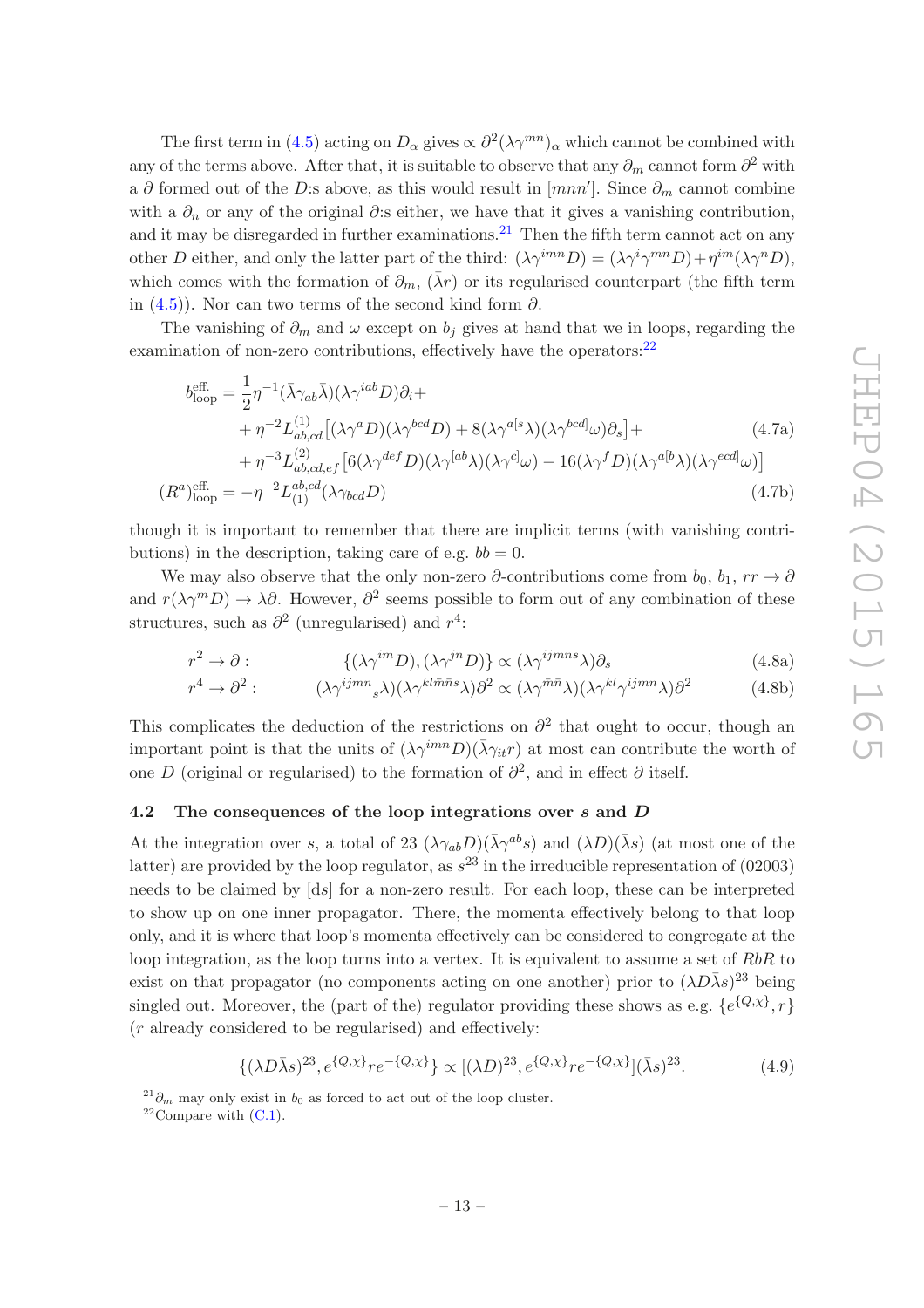Consequently, the  $(\lambda D)^{23}$  brought into the loop by the integration over s does not act on any  $D$  initially on the propagator, originating in a regularisation or not. Those  $D$ :s must be antisymmetrised with the  $D^{23}$ , and each other.

Now,  $(\lambda D)^{24}$  is the maximal antisymmetrisation of 2- and 0-form  $\lambda D$ :s that can be formed, consisting of 24  $\lambda \gamma^{(2)} D$  or 23  $\lambda \gamma^{(2)} D$  and one  $(\lambda D)$ , in the irreducible representations of  $1x(05006) + 1x(06004) + 1x(07002) + 1x(08000)$ . However, for the integration over D these in combination with  $\lambda \gamma^m D$  (at most 2),  $\lambda \gamma^{imn} D$  and the  $\lambda^2 D^2$  of  $b_1$  must form  $\lambda^{23} D^{32}$ with irreducible representations of  $\lambda^{32}$ . This is not possible. For the integration over D to provide a non-zero expression, at most 23 2- and 0-form  $\lambda D$  can contribute to the  $D^{32}$ .

This means that any  $r$  initially on the propagator can be regularised, thus providing finiteness with respect to small  $(\lambda, \overline{\lambda})$ . However, only the original r in the regularised expression gives a non-zero contribution at the loop integration. Moreover, for each loop we have at least  $r^2$  from the R:s on the propagator (sometimes  $r^3$ , if  $b_1$  is required), so a minimum of r:s present in a loo cluster is always  $2L$ , a number which cannot exceed 15 with a non-zero result. Consequently,

<span id="page-14-0"></span>
$$
L \le 7\tag{4.10}
$$

for loop clusters.<sup>[23](#page-14-1)</sup> Amplitude diagrams containing more loops than that do so with the loops divided upon several loop clusters. Interestingly, this gives that an amplitude diagram does not behave worse than at seven loops.

A second consequence of the maximal contribution of 2- and 0-form  $\lambda D$  to the integration over  $D$  is that at least 9 original  $D$ :s are claimed by each loop integration. As mentioned, and obvious from  $[mnn'] = 0$ , at most two of these<sup>[24](#page-14-2)</sup> can come in the shape of  $\lambda \gamma^{m}D$ . For example, the absence of bubbles and triangles follows directly from this, even without the consideration of  $Q$ -equivalence, since a loop with j propagators thus cannot contribute with more than  $2j + 2$  original D:s to the loop integration. A closer examination including Q-equivalence, as in the last part of section [3.1,](#page-9-0) sets the maximal number of original D:s provided by the loop components to

<span id="page-14-3"></span>
$$
1 + 2j, \t L = 1\n10 + 2j, \t L = 2\n9L - 7 + 2j, \t L \ge 3,
$$
\n(4.11)

since at most one original D is provided by each  $b_j$ . In that way, at most  $D^2$  is provided per vertex (possibly both  $\lambda \gamma^{imn}D$ ) while the inner propagators through  $b_1$  may yield  $(\lambda \gamma^m D)(\lambda \gamma^{nab} D)$  until the fist part hits its maximum of 2L.

The loop integration requirement of  $D^{9L}$  (original, covariant derivatives) in combination with [\(4.11\)](#page-14-3) gives the requirement of

$$
j \ge 4\tag{4.12}
$$

<span id="page-14-1"></span><sup>&</sup>lt;sup>23</sup>This might seem odd, but the loop regularisation gives at hand an expression regularised with respect to small  $(\lambda, \overline{\lambda})$ . If too many loops are present in the loop cluster, the loop integrations then set the expression to zero.

<span id="page-14-2"></span><sup>&</sup>lt;sup>24</sup>The corresponding for  $\lambda \gamma^{imn} D$  is 9, but then of course there is also the combination of  $\lambda^2 D^2$  in  $b_1$ , where the indices  $mn$  can be moved at will by  $(B.5)$ .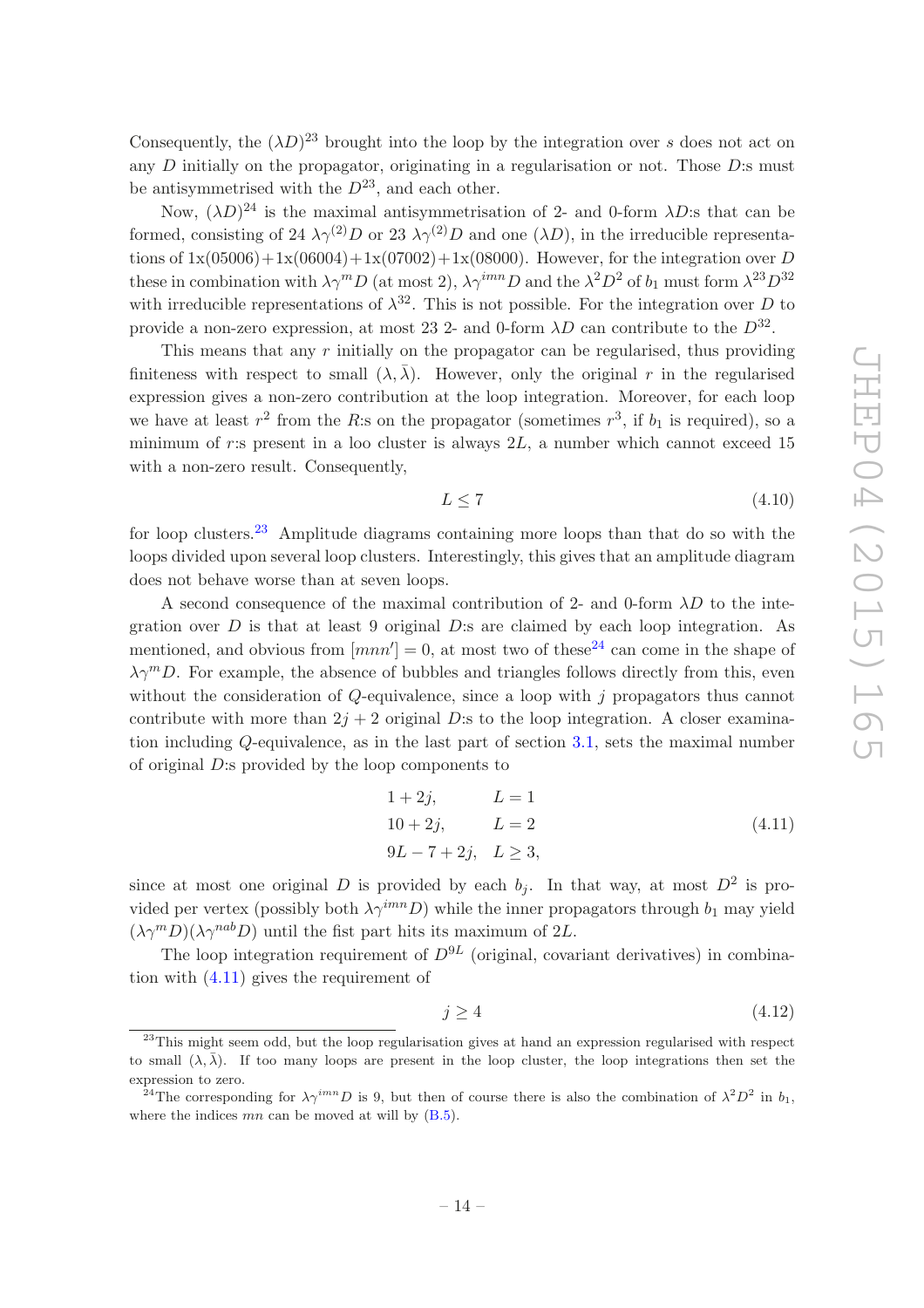for *any* loop cluster in maximal supergravity, not merely for single loops as by [\(2.11c\)](#page-6-6) in Yang-Mills theory. The presence of  $b_1$  has further consequences though. For the 4-point,  $L \geq 3$  loop cluster, these must amount to at least  $2L - 1$  on the inner propagators for the  $[dD<sup>I</sup>]$ :s to be satisfied. This gives a maximum of  $L-2$  inner propagators free of  $b<sub>1</sub>$ , resulting in a minimum of two cases of  $r^3$  on the inner propagators subject to  $[ds^I]$  and  $(\lambda \bar{\lambda} Ds)^{23}$ from the loop regulator.<sup>[25](#page-15-2)</sup> The requirement for a non-zero result, modified compared to above, follows as

<span id="page-15-1"></span>
$$
j = 4 \quad \Rightarrow \quad 2L + 2 \le 15 \quad \Leftrightarrow \quad L \le 6. \tag{4.13}
$$

The 4-point loop cluster is only supported up to 6 loops; the 7-loop cluster requires at least five outer legs.

#### <span id="page-15-0"></span>4.3 The ultraviolet divergences

A complication with respect to the examinations of the ultraviolet divergences in maximal supergravity is that more components can form  $\partial^2$  than what is true for the case of Yang-Mills theory. The entity can be constructed out of  $r^4$  as well as original  $\partial$ :s. Moreover, the observed limits on what is allowed in connection to the loop integrations are few, and it seems like there should be more to discern from the formalism in that respect.

Out of the structures of the operators, the most important features to be noted in respect to the limits on what may form  $\partial^2$  are the vanishing of  $(\bar{\lambda}\gamma^{mn}\bar{\lambda})\partial_m$  and the property that  $(\bar{\lambda}\gamma^{mn}\bar{\lambda})(\lambda\gamma^{imn}D)(\bar{\lambda}\gamma_{it}r)$  only can provide the worth of one D to  $\partial^2$ :s. The last one inevitably means that for large  $j$ , the addition of an outer leg does not limit the requirements on the dimension (for finiteness) any further, since it at most adds the equivalent of  $D^4/\partial^2$  to the loop components that may form  $\partial^2$ . However, for low j it provides no useful information, even if both  $r: \sin L^{(2)}$  might be affected. It merely infers, in combination with that  $b_0$  at most can provide  $D^2$  (by  $\partial$ ) to the loop structure, that the worth of D from the inner propagators and that of  $D^2$  from the vertices (using  $r \sim D \sim \partial^{-1/2}$ ) are prohibited from affecting the divergences. However, these  $7(L-1) + i D$ : are already known to be removed from the loop cluster<sup>[26](#page-15-3)</sup> by the  $[dD<sup>I</sup>]$ : s  $(9L)$  and the recognised presence of up to  $r^{15}$ , before the conversion of r into D by loop regularisation needs to be considered.

A definite difference in comparison to Yang-Mills theory is that  $\partial^2$  might be formed in loop clusters not subject to the conversion in  $(2.10)$ , as the original  $\partial$ :s seem to be able to combine. However, these occur to a limited extent due to the requirement of original D:s described in  $(4.11)$  in combination with that  $b_i$  at most contributes with one original D or ∂. For the 4-point amplitude they are limited to exist for  $L > 3$ , on  $L-2$  inner propagators (the only ones not occupied by  $b_1$ ) or on  $L-3$  inner and one  $b_j$ . The  $\partial^2$ : sformed in this way are limited to<sup>[27](#page-15-4)</sup>

<span id="page-15-5"></span>
$$
[(L-2)/2], \t(4.14)
$$

if even that, considering that these cases often would constitute a  $\partial$  remaining in the loop. Additional outer legs do not worsen the ultraviolet behaviour set by  $(4.14)$ , since

<sup>&</sup>lt;sup>25</sup>The other side of the coin is that with x b<sub>1</sub>:s on these inner propagators, the other  $L - x$  ones must constitute  $b_0 \propto \partial$ , each forming  $\partial^2$  within their own loop integration.

<span id="page-15-2"></span><sup>&</sup>lt;sup>26</sup>As is the  $r^{2L}$ , or e.g.  $r^{2L+2}$  for  $L > 1$ ,  $j = 4$ , that remains after loop regularisation.

<span id="page-15-4"></span><span id="page-15-3"></span> $27[x]$  representing a rounding of x to the closest lower integer.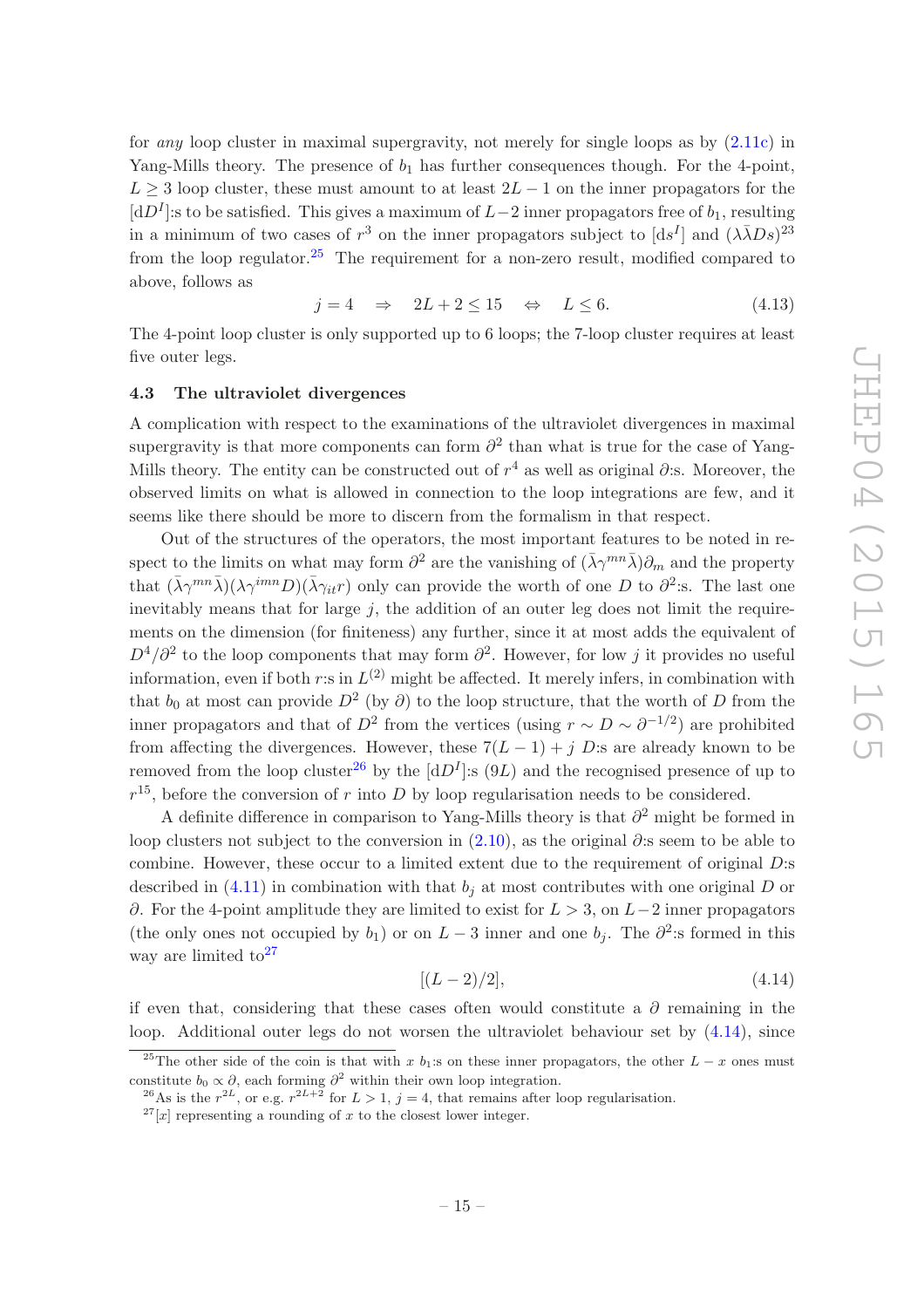their presence at most adds and frees  $\partial$  (with respect the  $[dD<sup>I</sup>]$ ) enough to compensate for the  $1/\partial^2$  accompanying each propagator. In total, the possible formation of one  $\partial^2$ for  $4 \leq L \leq 5$  and two for  $6 \leq L \leq 7$  even fails to compensate for the requirement of additional outer legs in supergravity, compared to Yang-Mills theory. The property of  $\partial^2$ forming from original ∂:s as such causes no worse an ultraviolet divergence than that of unregularised Yang-Mills theory. The relevant examination concerns loop clusters with regularised r:s and then, the above is included per default.

A worst case scenario with as many parts of the regularised operators as possible acting into  $\partial^2$  would look like  $(2.12)$ 

$$
LD - 6(L - 1) - 2j + 2\left[\frac{9(L - 1) + 8(L - 1) + 5j - 9L - x}{4}\right],
$$
\n(4.15)

x denoting the components not party of the formation of  $\partial^2$  after the removal of  $D^{9L}$  for the loop integration, and the expression within brackets being required to be positive. At present, our highest confirmed  $x$  is that of 15, the default for regularised loop components. The subsequent limit on the dimension fails to give a conclusive result. By it, a 4-point amplitude is finite in the ultraviolet regime if

$$
D < 8, \qquad L = 1
$$
\n
$$
D < 2 + \frac{8}{L}, \quad L \ge 2. \tag{4.16}
$$

Compared to the known limits on the dimension for finiteness in maximal supergravity, coinciding with maximally supersymmetric Yang-Mills theory up to  $L = 4$  etc., what this tells us is that the are more restrictions on the terms combining into  $\partial^2$  than observed so far.

It is either pure coincidence or a curious fact that the removal of r to its degrees of freedom, 23, comes very close to the "anticipated" result of  $(2.14)$  up to  $L = 4$  [\[9](#page-21-1)[–11\]](#page-21-2) and  $D < 2 + 14/L$  [\[28](#page-22-2), [29\]](#page-22-3) above it, in agreement with [\[22](#page-21-9), [25](#page-21-4)] (it differs slightly by the contributions caused by  $j \geq 4$ ). The recognised, effective extra degrees of freedom of r (between  $r^{16}$  and  $r^{23}$ ), by the loop regularisation, after all is not caused by r exceeding its degrees of freedom, but is due to the configurations of the variables (irreducible representations etc.). It would be interesting to know if this affects the contribution of converted r:s to the loop integrations.

In that case, there is likely an additional constraint concerning the contributions from j too. As may be noted, the parts of  $b_i$  not proportional to  $\omega$  cannot contribute with more than the worth of  $D^2$  to the loop cluster, which currently is not the case for the other parts.

## <span id="page-16-0"></span>5 Conclusions & outlook

In the pure spinor superfield formalism, a key feature in determining the actual ultraviolet divergences of amplitude diagrams is how far terms in one-particle irreducible loop structures (loop clusters) need to be regularised with respect to small  $(\lambda, \overline{\lambda})$ . A regularisation to finiteness gives the complete picture, allowing for zero results, but it complicates the analysis in an unnecessary way, sometimes requiring a general regularisation in addition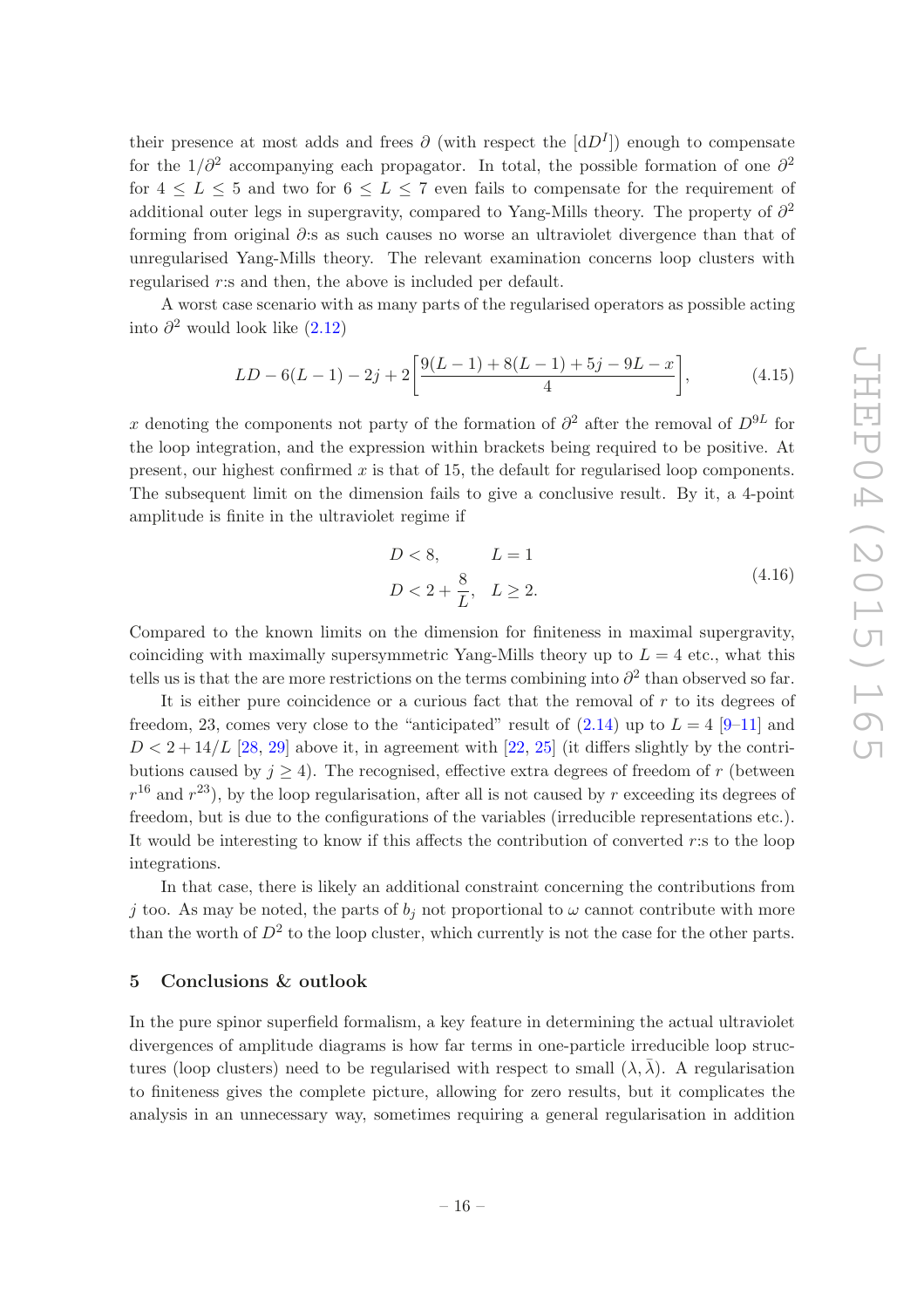to the loop regularisation. Configurations of  $(\lambda, \overline{\lambda}, r)$  encode further regularisations by Q-equivalence, provided they are non-zero.

During loop regularisation, the key component of  $(\lambda, \overline{\lambda}, r)$  is r and the highest power of it that can be present. This has been assumed to be constituted by its degrees of freedom: 11 in maximally supersymmetric Yang-Mills theory and 23 in maximal supergravity. However, an examination of what can be provided by the operators and regulators of the loop structures shows that  $r$  cannot be provided to a higher power than 10 in Yang-Mills theory, and 15 in supergravity.

To what extent this affects previous studies using pure spinors in maximally supersymmetric Yang-Mills theory like [\[28,](#page-22-2) [29](#page-22-3)] is difficult to tell, but as the change of the limit is slight, the consequences might be negligible. However, for maximal supergravity, the assumption of  $r^{23}$  [\[30](#page-22-0)] is completely wrong, unless the regularisations past the degrees of freedom of r somehow do not affect the ultraviolet divergences.

The presumption of  $r^{15}$  to set the limit of what is necessary to consider in relation to the ultraviolet divergences of the loop clusters is not enough to give results as predictive as those of other studies, with respect to what dimensions the theory is finite in. For results such as the 4-pt requirements of  $D < 8$  for  $L = 1$ ,  $D < 4+6/L$  for  $2 \le L \le 4$  [\[9](#page-21-1)-11] and the limit of  $D < 2 + 14/L$  for  $L > 5$  [\[28,](#page-22-2) [29](#page-22-3)], more examinations of the formalism are required.

Most importantly though, the pure spinor formalism states a cut-off of the loop dependence at  $L = 7$ , due to the loop integrations and the maximal power of r as 15. That is, loop clusters of more than seven loops cannot be formed, and those with seven loops demand five outer vertices to be connected to them (four being the default requirement). Diagrams with more than seven loops must be one-particle reducible for a non-zero result.

This is especially interesting in combination with the previous predictions for  $L \geq 5$ of [\[25](#page-21-4), [27\]](#page-22-1). The combined results imply a finiteness of 4-point amplitudes in  $D = 4$ , possibly with a logarithmic divergence for amplitudes with more external states, especially if the results of [\[28](#page-22-2), [29](#page-22-3)] hold. At that point, it becomes important if another property of maximally supersymmetric Yang-Mills theory carries over to maximal supergravity: the softening of the limit on the dimension at an increase of the number of states directly attached to the loop cluster. That is crucial for determining the ultraviolet divergences in  $D = 4$ , i.e. if there is a logarithmic divergence at seven loops.

It now seems quite likely that maximal supergravity in  $D = 4$  at most diverges logarithmically. For a confirmation of this in a pure spinor setting, a study of the actual combination of terms in the loop clusters is required, in addition to the conceptual analysis above. It is not obvious that merely the presence of manifest supersymmetry is enough to yield the correct results; perhaps manifest U-duality is required as well. In general, constraints are difficult to discern, though the loop integrations over D possibly provide restrictions on the UV divergences. The contributions from the outer legs are also critical for general predictions; in fact, that is likely to be true for the 4-point diagrams as well.

## Acknowledgments

I would like to thank M. Cederwall for helpful discussions.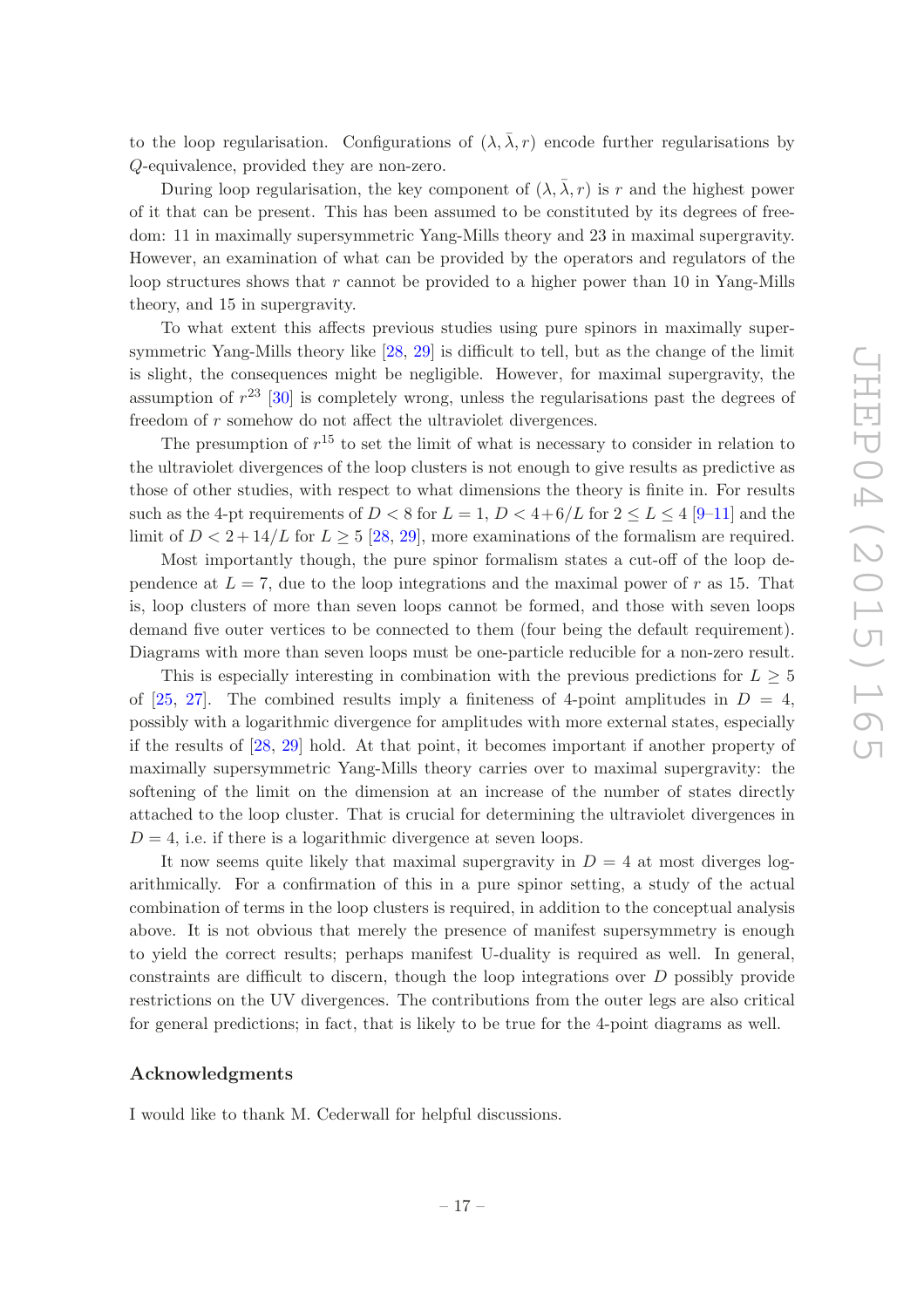## <span id="page-18-0"></span>A Finite loop clusters in Yang-Mills theory

Here, we will have a quick look at how far a loop cluster needs to be regularised for finiteness with respect to small  $(\lambda, \lambda)$  in maximally supersymmetric Yang-Mills theory, in principle following the argumentation of [\[29\]](#page-22-3). The corresponding for supergravity remains to be performed.

In short, the contribution is  $\bar{\lambda}/\xi$  from the propagators, and  $r/\xi$  from the r:s, which is possible to deduce from [\(2.13\)](#page-7-1). A further identifiable characteristic is that each loop integration gives at hand  $\lambda^3$  (each [dN] claims 8, but each [dS] brings down 11 from the loop regularisation). In the presence of  $3(L-1) + i$  propagators the end result is:

$$
\lambda^3 \left(\frac{\bar{\lambda}}{\xi}\right)^j \left(\frac{r}{\xi}\right)^x \tag{A.1}
$$

Of these, the first  $\lambda^3$  needs to remain and be claimed by [d $\lambda$ ] [\[40](#page-22-13)], and a regularisation of  $r$  as in  $(2.10)$  takes care of the divergence coupled each such variable. In conclusion, in maximally supersymmetric Yang-Mills theory a loop regularisation

$$
r^y \to (\bar{\lambda} \lambda D)^y: \quad y = x + j - 10, \quad x + j \le 10 \tag{A.2}
$$

is necessary for the loop cluster to provide an finite entity. As can be observed, this does not suffice for  $j > 10$ . Then, a general regularisation is needed. However, any of these regularised expressions is  $Q$ -equivalent to terms with up to  $r^{10}$ .

## <span id="page-18-1"></span>B Spinor and pure spinor identities in  $D = 11$

Our convention for antisymmetrisation of indices is such that

$$
(\gamma_{ab})_{\alpha\beta} = \frac{1}{2} [(\gamma_a \gamma_b)_{\alpha\beta} - (\gamma_b \gamma_a)_{\alpha\beta}]
$$
\n(B.1)

and the general Fierz identity is

$$
(AB)(CD) = \sum_{p=0}^{5} \frac{1}{32p!} (C\gamma^{a_1...a_p} B)(A\gamma_{a_p...a_1} D),
$$
 (B.2)

where the spinors have been assumed to be bosonic. With an appropriate sign dependent on the statistics of the operators added, it holds for all mixes of fermionic and bosonic operators. In specific for the pure spinor, it reduces to

$$
(A\lambda)(\lambda B) = -\frac{1}{64}(\lambda \gamma^{ab}\lambda)(A\gamma_{ab}B) + \frac{1}{3840}(\lambda \gamma^{abcde}\lambda)(A\gamma_{abcde}B),
$$
 (B.3)

which results in a few useful identities for the pure spinor, some of which are

$$
(\gamma_j \lambda)_{\alpha} (\lambda \gamma^{ij} \lambda) = 0
$$
  
\n
$$
(\gamma_i \lambda)_{\alpha} (\lambda \gamma^{abcdi} \lambda) = 6(\gamma^{[ab} \lambda)_{\alpha} (\lambda \gamma^{cdl} \lambda)
$$
  
\n
$$
(\gamma_{ij} \lambda)_{\alpha} (\lambda \gamma^{abcij} \lambda) = -18(\gamma^{[a} \lambda)_{\alpha} (\lambda \gamma^{bcl} \lambda)
$$
  
\n
$$
(\gamma_{ijk} \lambda)_{\alpha} (\lambda \gamma^{abijk} \lambda) = -42\lambda_{\alpha} (\lambda \gamma^{ab} \lambda)
$$
  
\n
$$
(\gamma_{ij} \lambda)_{\alpha} (\lambda \gamma^{abcdij} \lambda) = -24(\gamma^{[ab} \lambda)_{\alpha} (\lambda \gamma^{cdl} \lambda)
$$
  
\n
$$
(\gamma_i \lambda)_{\alpha} (\lambda \gamma^{abcdei} \lambda) = \lambda_{\alpha} (\lambda \gamma^{abcde} \lambda) - 10(\gamma^{[abc} \lambda)_{\alpha} (\lambda \gamma^{del} \lambda),
$$
\n
$$
(9)
$$
\n
$$
(9)
$$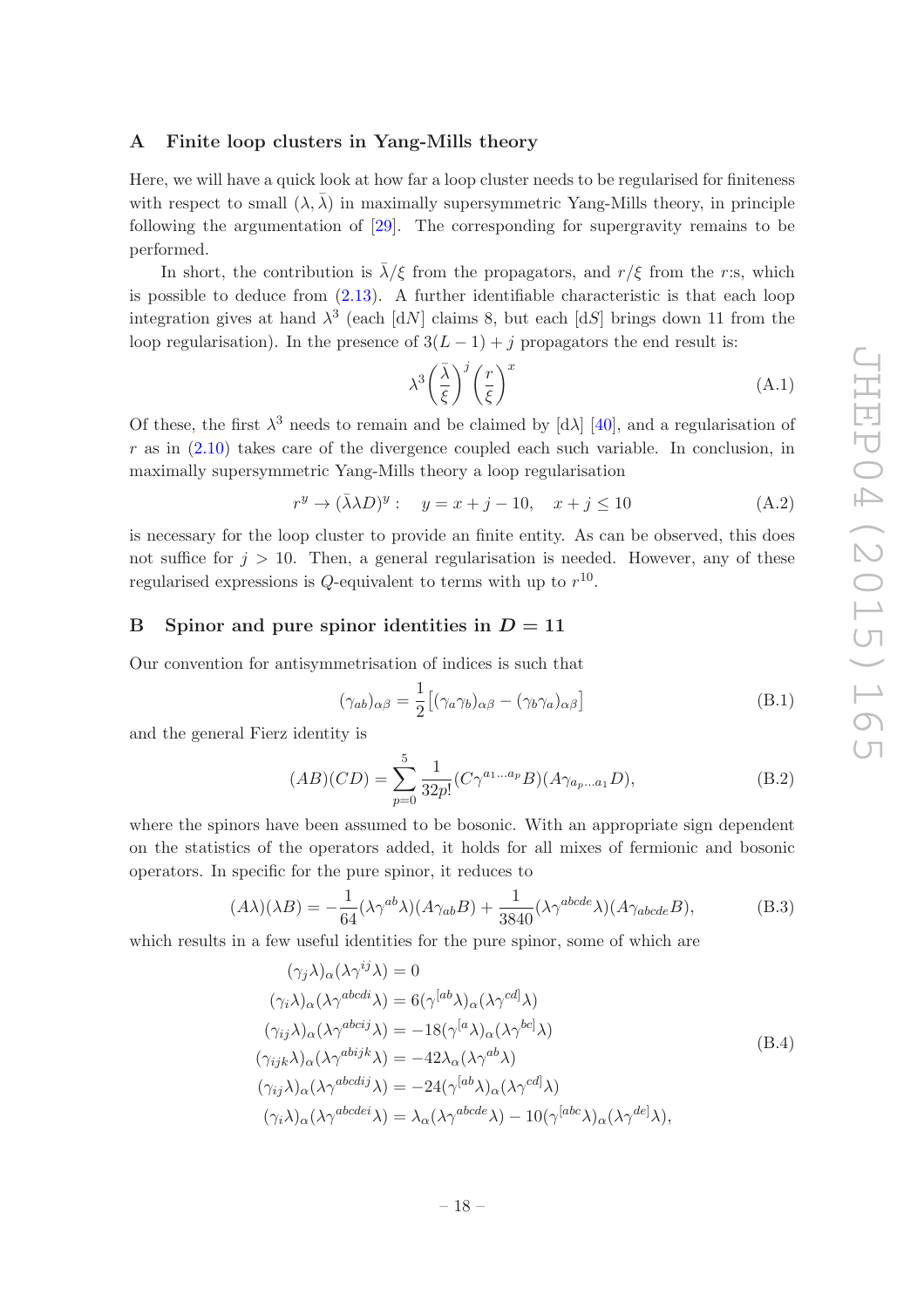also presented in [\[30](#page-22-0)]. There, we also presented the first three of the following relations, all important with respect to  $L^{(n)}$ :

<span id="page-19-1"></span>
$$
(\bar{\lambda}\gamma^{[ij}\bar{\lambda})(\bar{\lambda}\gamma^{kl}]r) = 0
$$
  
\n
$$
(\bar{\lambda}\gamma^{i}{}_{k}\bar{\lambda})(\bar{\lambda}\gamma^{jk}r) = (\bar{\lambda}\gamma^{ij}\bar{\lambda})(\bar{\lambda}r)
$$
  
\n
$$
(\bar{\lambda}\gamma^{i}{}_{k}r)(\bar{\lambda}\gamma^{jk}r) = (\bar{\lambda}\gamma^{ij}r)(\bar{\lambda}r) + \frac{1}{2}(\bar{\lambda}\gamma^{ij}\bar{\lambda})(rr)
$$
  
\n
$$
(\bar{\lambda}\gamma^{[ab}\bar{\lambda})(\bar{\lambda}\gamma^{c]d}\bar{\lambda}) = 0
$$
  
\n
$$
(\bar{\lambda}\gamma^{ab}\bar{\lambda})(\bar{\lambda}\gamma^{cd}\bar{\lambda})f_{ac} = \frac{1}{2}(\bar{\lambda}\gamma^{ac}\bar{\lambda})(\bar{\lambda}\gamma^{bd}\bar{\lambda})f_{ac}
$$
  
\n
$$
L_{ab,cd}^{(1)}f^{abc} = (\bar{\lambda}\gamma_{ab}\bar{\lambda})(\bar{\lambda}\gamma_{cd}r)f^{abc}.
$$
\n(B.5)

For general spinor calculations,

$$
(\gamma^{a_1...a_p})_{\alpha\beta} = (\gamma^{a_1}\gamma^{a_2...a_p})_{\alpha\beta} - (p-1)\eta^{a_1[a_2}(\gamma^{a_3...a_p]})_{\alpha\beta}
$$

$$
(\gamma^{a_1...a_p})_{\alpha\beta} = (\gamma^{a_1...a_{p-1}}\gamma^{a_p})_{\alpha\beta} - (p-1)(\gamma^{[a_1...a_{p-2}})_{\alpha\beta}\eta^{a_{p-1}]a_p}
$$

$$
(\gamma^b\gamma^{a_1...a_p})_{\alpha\beta} = 2p \times \eta^{b[a_1}(\gamma^{a_2...a_p)})_{\alpha\beta} + (-1)^p(\gamma^{a_1...a_p}\gamma^b)_{\alpha\beta}
$$
(B.6)

can also be of use. Of course, there are plenty more relations to be deduced, but the above constitute the most important ones, used in this article.

## <span id="page-19-0"></span>C The b-ghost and  $R^a$  in maximal supergravity

R

For actual calculations, it is sometimes practical to use expressions of the b and  $R^a$  where gauge invariance is manifest, but not displayed in the sense of the  $N$  and  $N^{ab}$  operators, i.e. a reformulation of the operators in [\(4.4\)](#page-12-1):

$$
b = \frac{1}{2} \eta^{-1} (\bar{\lambda} \gamma_{ab} \bar{\lambda}) (\lambda \gamma^{ab} \gamma^s D) \partial_s +
$$
  
+ 
$$
\eta^{-2} L_{ab,cd}^{(1)} [(\lambda \gamma^a D)(\lambda \gamma^{bcd} D) - 4(\lambda \gamma^{a[b} \lambda) (\lambda \gamma^{s]cd} \omega) \partial_s - 6(\lambda \gamma^{[ab} \lambda) (\lambda \gamma^{c]} \omega) \partial^d] +
$$
  
+ 
$$
\eta^{-3} L_{ab,cd,ef}^{(2)} [6(\lambda \gamma^{def} D)(\lambda \gamma^{[ab} \lambda) (\lambda \gamma^{c]} \omega) - 8(\lambda \gamma^f D)(\lambda \gamma^{a[b} \lambda) (\lambda \gamma^{c]cd} \omega)] +
$$
  
+ 
$$
16 \eta^{-4} L_{ab,cd,ef,gh}^{(3)} (\lambda \gamma^{ab} \lambda) (\lambda \gamma^{ce} \lambda) \{ (\lambda \gamma^d \omega), (\lambda \gamma^{fgh} \omega) \}
$$
(C.1a)

and

<span id="page-19-2"></span>
$$
R^{a} = \eta^{-1}(\bar{\lambda}\gamma^{ab}\bar{\lambda})\partial_{b} - \eta^{-2}L_{(1)}^{ab,cd}(\lambda\gamma_{bcd}D) -
$$
  

$$
-6\eta^{-3}L_{(2)}^{ab,cd,ef}(\lambda\gamma_{ef}\lambda)(\lambda\gamma_{bcd}\omega).
$$
 (C.1b)

The property of  $bb = 0$  is easy to verify for  $r^0$ . It is also possible to note, with some help of  $(B.5)$ , that each  $\{D, D\}$  in the same relation by default yields zero, as well as that the terms with  $\omega$  do not act on  $\eta$  (most easily seen from [\(4.4\)](#page-12-1)). Especially useful is the last relation in  $(B.5)$ , due to the property of  $[ab, cd]$ . It is also important to remember that  $L^{(n)}$  for  $n > 1$  contains less irreducible representations than what is allowed for by the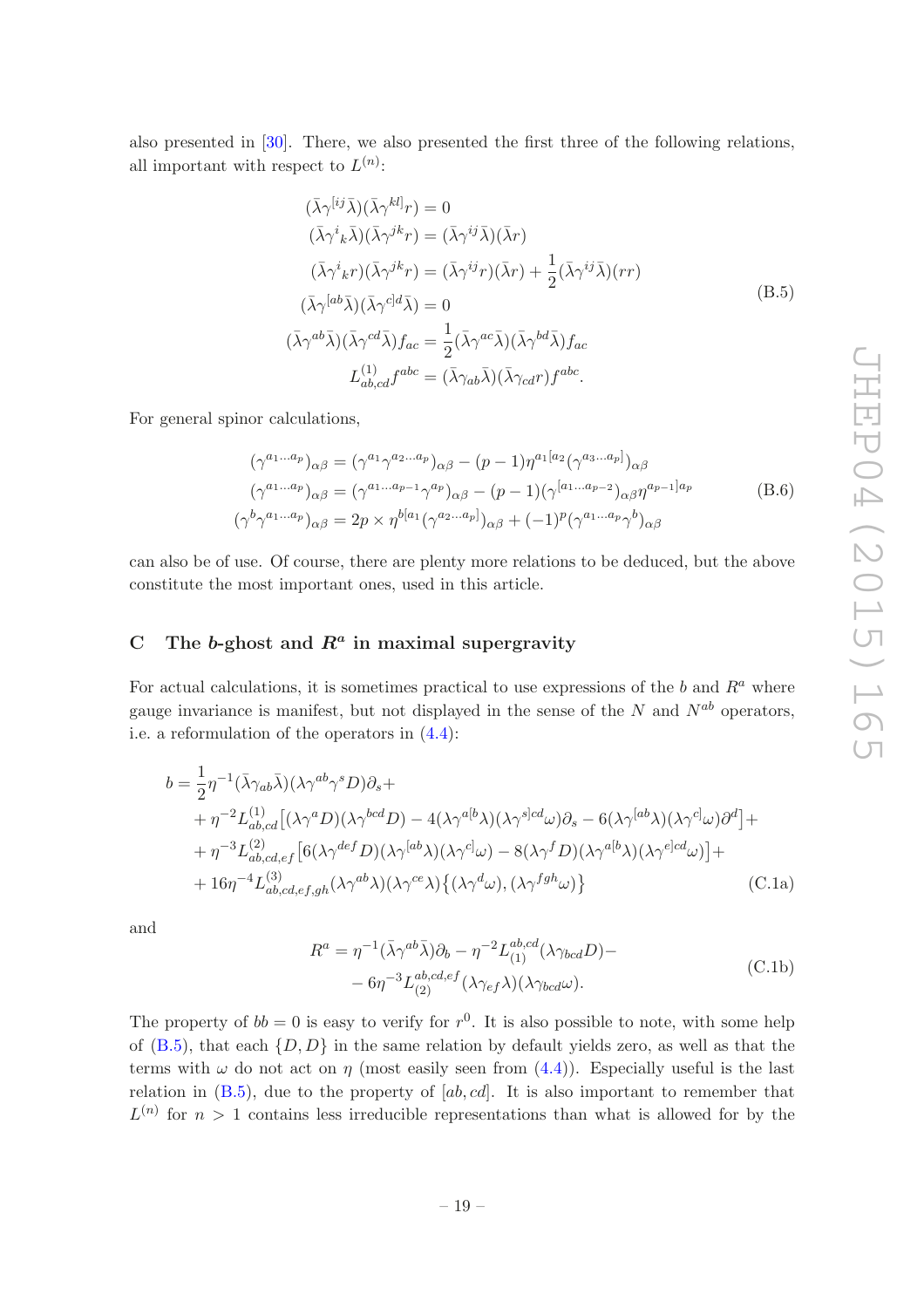antisymmetrisation of n 2-forms:

$$
L^{(0)} : (01000)
$$
  
\n
$$
L^{(1)} : (01000), (10100)
$$
  
\n
$$
L^{(2)} : (00200), (02000), (10100), (20010)
$$
  
\n
$$
L^{(3)} : (00200), (02000), (10110), (11100), (20010), (30002)
$$
\n(C.2)

and that additional  $\bar{\lambda}\gamma^{(2)}\bar{\lambda}$  merely are added to the irreducible representations above, as one such is part of them all. Note also that  $b_3$  does not support (20010) or (30002).

During the check of  $r^1$ , it is furthermore handy to observe that by  $(B.5)$ 

$$
2(\gamma^{mn})_{\alpha\beta}\partial^d = (\gamma^d \gamma^i \gamma^{mn})_{\alpha\beta}\partial_i
$$
\n(C.3a)

when the relevant indices are contracted with  $(\bar{\lambda}\gamma_{mn}\bar{\lambda})(\bar{\lambda}\gamma_{cd}\bar{\lambda})$  as well as that

$$
(\bar{\lambda}\gamma_{mn}\bar{\lambda})(\bar{\lambda}\gamma_{\llbracket ab}\bar{\lambda})(\bar{\lambda}\gamma_{cd\llbracket }r)(\lambda\gamma^{ab}\lambda)(\lambda\gamma^{cd}\gamma^{i}\gamma^{mn})_{\alpha} =
$$
  

$$
= \frac{1}{2}(\bar{\lambda}\gamma_{mn}\bar{\lambda})(\bar{\lambda}\gamma_{ab}\bar{\lambda})(\bar{\lambda}\gamma_{cd}r)(\lambda\gamma^{ab}\lambda)(\lambda\gamma^{cd}\gamma^{i}\gamma^{mn})_{\alpha}
$$
(C.3b)

sets the  $\bar{\lambda}^3 r$  in both [ab, cd] and (ab, cd), i.e. to zero.

That said, we have not checked for the entire  $bb = 0$ , but deem it extremely likely. In the general discussion it might also be interesting to note that

> <span id="page-20-5"></span> $L^{(15)}$ : (08000)  $\Rightarrow L^{(15)} = (\bar{\lambda}\gamma^{(2)}\bar{\lambda})^8(\bar{\lambda}r)(rr)^7$  $(C.4)$

is proportional to T in [\(4.4c\)](#page-12-1). T can combine with up to  $L^{(12)}$ , where the combination including  $r^{15}$  is in (07000), the above with one  $\bar{\lambda}\gamma^{(2)}\bar{\lambda}$  less.

Open Access. This article is distributed under the terms of the Creative Commons Attribution License [\(CC-BY 4.0\)](http://creativecommons.org/licenses/by/4.0/), which permits any use, distribution and reproduction in any medium, provided the original author(s) and source are credited.

## References

- <span id="page-20-0"></span>[1] L. Brink, J.H. Schwarz and J. Scherk, *Supersymmetric Yang-Mills theories*, *[Nucl. Phys.](http://dx.doi.org/10.1016/0550-3213(77)90328-5)* **B 121** (1977) 77 [IN[SPIRE](http://inspirehep.net/search?p=find+J+Nucl.Phys.,B121,77)].
- <span id="page-20-1"></span>[2] S. Mandelstam, *Light cone superspace and the ultraviolet finiteness of the*  $N = 4$  *model*, *[Nucl. Phys.](http://dx.doi.org/10.1016/0550-3213(83)90179-7)* **B 213** (1983) 149 [IN[SPIRE](http://inspirehep.net/search?p=find+J+Nucl.Phys.,B213,149)].
- [3] L. Brink, O. Lindgren and B.E.W. Nilsson, *The ultraviolet finiteness of the*  $N = 4$ *Yang-Mills theory*, *[Phys. Lett.](http://dx.doi.org/10.1016/0370-2693(83)91210-8)* B 123 (1983) 323 [IN[SPIRE](http://inspirehep.net/search?p=find+J+Phys.Lett.,B123,323)].
- <span id="page-20-2"></span>[4] P.S. Howe, K.S. Stelle and P.K. Townsend, *Miraculous ultraviolet cancellations in supersymmetry made manifest*, *[Nucl. Phys.](http://dx.doi.org/10.1016/0550-3213(84)90528-5)* B 236 (1984) 125 [IN[SPIRE](http://inspirehep.net/search?p=find+J+Nucl.Phys.,B236,125)].
- <span id="page-20-3"></span>[5] E. Cremmer, B. Julia and J. Scherk, *Supergravity theory in eleven-dimensions*, *[Phys. Lett.](http://dx.doi.org/10.1016/0370-2693(78)90894-8)* **B 76** (1978) 409 [IN[SPIRE](http://inspirehep.net/search?p=find+J+Phys.Lett.,B76,409)].
- <span id="page-20-4"></span>[6] L. Brink and P.S. Howe, *Eleven-dimensional supergravity on the mass-shell in superspace*, *[Phys. Lett.](http://dx.doi.org/10.1016/0370-2693(80)91002-3)* **B 91** (1980) 384 [IN[SPIRE](http://inspirehep.net/search?p=find+J+Phys.Lett.,B91,384)].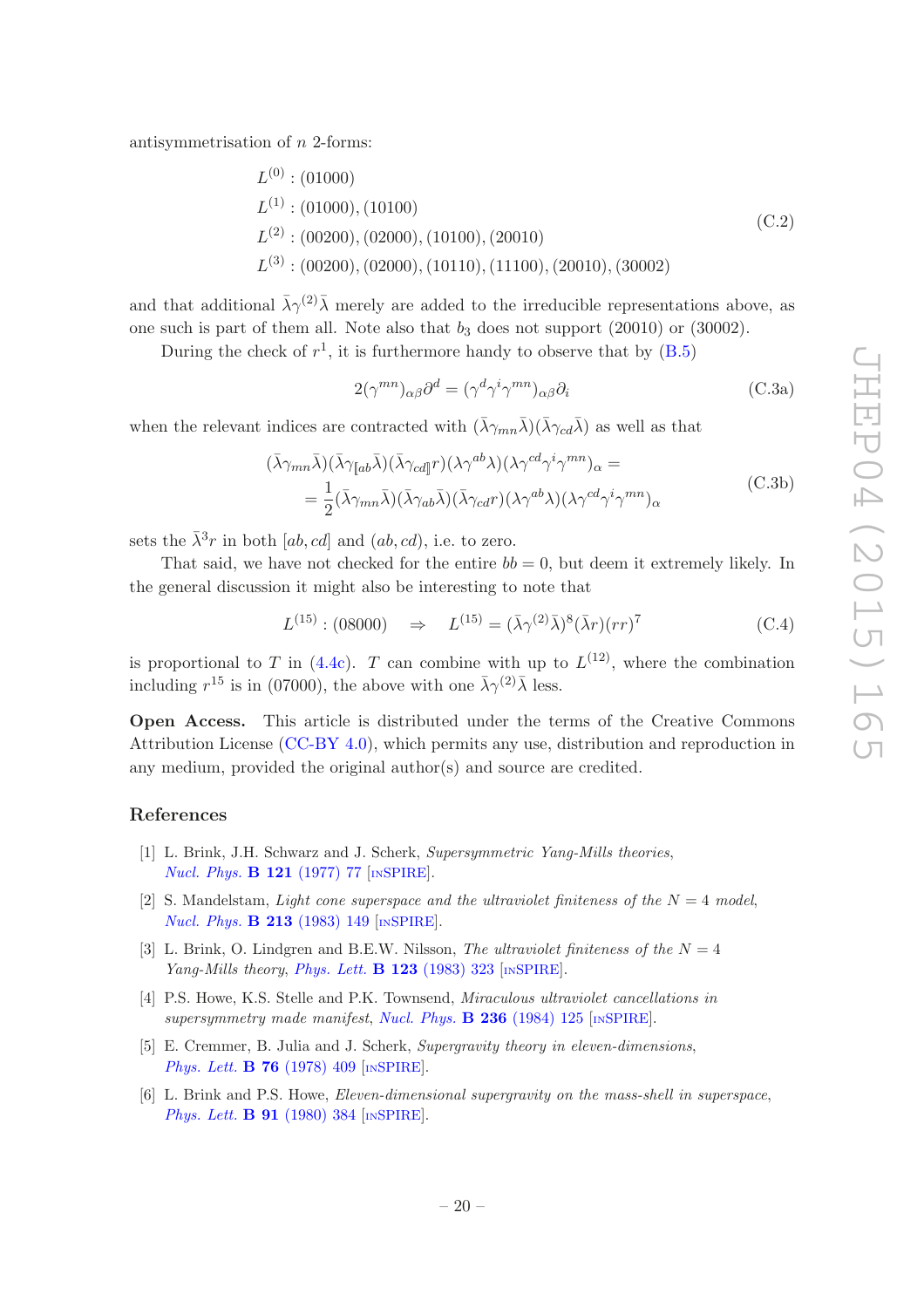- <span id="page-21-8"></span>[7] E. Cremmer and S. Ferrara, *Formulation of eleven-dimensional supergravity in superspace*, *[Phys. Lett.](http://dx.doi.org/10.1016/0370-2693(80)90662-0)* **B 91** (1980) 61 [IN[SPIRE](http://inspirehep.net/search?p=find+J+Phys.Lett.,B91,61)].
- <span id="page-21-0"></span>[8] B. de Wit and H. Nicolai,  $N = 8$  *supergravity*, *[Nucl. Phys.](http://dx.doi.org/10.1016/0550-3213(82)90120-1)* **B 208** (1982) 323 [IN[SPIRE](http://inspirehep.net/search?p=find+J+Nucl.Phys.,B208,323)].
- <span id="page-21-1"></span>[9] Z. Bern et al., *Three-loop superfiniteness of*  $N = 8$  *supergravity*, *[Phys. Rev. Lett.](http://dx.doi.org/10.1103/PhysRevLett.98.161303)* 98 (2007) 161303 [[hep-th/0702112](http://arxiv.org/abs/hep-th/0702112)] [IN[SPIRE](http://inspirehep.net/search?p=find+EPRINT+hep-th/0702112)].
- [10] Z. Bern, J.J.M. Carrasco, L.J. Dixon, H. Johansson and R. Roiban, *Manifest ultraviolet behavior for the three-loop four-point amplitude of*  $N = 8$  *supergravity*, *Phys. Rev.* **D 78** [\(2008\) 105019](http://dx.doi.org/10.1103/PhysRevD.78.105019) [[arXiv:0808.4112](http://arxiv.org/abs/0808.4112)] [IN[SPIRE](http://inspirehep.net/search?p=find+EPRINT+arXiv:0808.4112)].
- <span id="page-21-2"></span>[11] Z. Bern, J.J.M. Carrasco, L.J. Dixon, H. Johansson and R. Roiban, *Simplifying multiloop integrands and ultraviolet divergences of gauge theory and gravity amplitudes*, *Phys. Rev.* **D 85** [\(2012\) 105014](http://dx.doi.org/10.1103/PhysRevD.85.105014) [[arXiv:1201.5366](http://arxiv.org/abs/1201.5366)] [IN[SPIRE](http://inspirehep.net/search?p=find+EPRINT+arXiv:1201.5366)].
- <span id="page-21-3"></span>[12] M.T. Grisaru, P. van Nieuwenhuizen and J.A.M. Vermaseren, *One loop renormalizability of pure supergravity and of Maxwell-Einstein theory in extended supergravity*, *[Phys. Rev. Lett.](http://dx.doi.org/10.1103/PhysRevLett.37.1662)* **37** (1976) 1662 [IN[SPIRE](http://inspirehep.net/search?p=find+J+Phys.Rev.Lett.,37,1662)].
- [13] M.T. Grisaru, *Two loop renormalizability of supergravity*, *[Phys. Lett.](http://dx.doi.org/10.1016/0370-2693(77)90617-7)* B 66 (1977) 75 [IN[SPIRE](http://inspirehep.net/search?p=find+J+Phys.Lett.,B66,75)].
- [14] S. Deser, J.H. Kay and K.S. Stelle, *Renormalizability properties of supergravity*, *[Phys. Rev. Lett.](http://dx.doi.org/10.1103/PhysRevLett.38.527)* **38** (1977) 527 [IN[SPIRE](http://inspirehep.net/search?p=find+J+Phys.Rev.Lett.,38,527)].
- [15] E. Tomboulis, *On the two loop divergences of supersymmetric gravitation*, *[Phys. Lett.](http://dx.doi.org/10.1016/0370-2693(77)90434-8)* **B 67** (1977) 417 [IN[SPIRE](http://inspirehep.net/search?p=find+J+Phys.Lett.,B67,417)].
- [16] S. Deser and J.H. Kay, *Three loop counterterms for extended supergravity*, *[Phys. Lett.](http://dx.doi.org/10.1016/0370-2693(78)90892-4)* **B 76** (1978) 400 [IN[SPIRE](http://inspirehep.net/search?p=find+J+Phys.Lett.,B76,400)].
- [17] S. Deser and U. Lindström, *Extended supersymmetry invariants by dimensional reduction*, *[Phys. Lett.](http://dx.doi.org/10.1016/0370-2693(80)90053-2)* **B** 90 (1980) 68 [IN[SPIRE](http://inspirehep.net/search?p=find+J+Phys.Lett.,B90,68)].
- <span id="page-21-5"></span>[18] N. Berkovits, *Multiloop amplitudes and vanishing theorems using the pure spinor formalism for the superstring*, *JHEP* 09 [\(2004\) 047](http://dx.doi.org/10.1088/1126-6708/2004/09/047) [[hep-th/0406055](http://arxiv.org/abs/hep-th/0406055)] [IN[SPIRE](http://inspirehep.net/search?p=find+EPRINT+hep-th/0406055)].
- <span id="page-21-6"></span>[19] N. Berkovits and N. Nekrasov, *Multiloop superstring amplitudes from non-minimal pure spinor formalism*, *JHEP* 12 [\(2006\) 029](http://dx.doi.org/10.1088/1126-6708/2006/12/029) [[hep-th/0609012](http://arxiv.org/abs/hep-th/0609012)] [IN[SPIRE](http://inspirehep.net/search?p=find+EPRINT+hep-th/0609012)].
- [20] N.E.J. Bjerrum-Bohr and P. Vanhove, *On cancellations of ultraviolet divergences in supergravity amplitudes*, *[Fortsch. Phys.](http://dx.doi.org/10.1002/prop.200810561)* 56 (2008) 824 [[arXiv:0806.1726](http://arxiv.org/abs/0806.1726)] [IN[SPIRE](http://inspirehep.net/search?p=find+EPRINT+arXiv:0806.1726)].
- [21] R. Kallosh, C.H. Lee and T. Rube, N = 8 *supergravity* 4*-point amplitudes*, *JHEP* 02 [\(2009\) 050](http://dx.doi.org/10.1088/1126-6708/2009/02/050) [[arXiv:0811.3417](http://arxiv.org/abs/0811.3417)] [IN[SPIRE](http://inspirehep.net/search?p=find+EPRINT+arXiv:0811.3417)].
- <span id="page-21-9"></span>[22] G. Bossard, P.S. Howe and K.S. Stelle, *The ultra-violet question in maximally supersymmetric field theories*, *[Gen. Rel. Grav.](http://dx.doi.org/10.1007/s10714-009-0775-0)* 41 (2009) 919 [[arXiv:0901.4661](http://arxiv.org/abs/0901.4661)] [IN[SPIRE](http://inspirehep.net/search?p=find+EPRINT+arXiv:0901.4661)].
- <span id="page-21-7"></span>[23] Y. Aisaka and N. Berkovits, *Pure spinor vertex operators in Siegel gauge and loop amplitude regularization*, *JHEP* 07 [\(2009\) 062](http://dx.doi.org/10.1088/1126-6708/2009/07/062) [[arXiv:0903.3443](http://arxiv.org/abs/0903.3443)] [IN[SPIRE](http://inspirehep.net/search?p=find+EPRINT+arXiv:0903.3443)].
- [24] J. Broedel and L.J. Dixon,  $R^4$  *counterterm and*  $E_{7(7)}$  *symmetry in maximal supergravity*, *JHEP* 05 [\(2010\) 003](http://dx.doi.org/10.1007/JHEP05(2010)003) [[arXiv:0911.5704](http://arxiv.org/abs/0911.5704)] [IN[SPIRE](http://inspirehep.net/search?p=find+EPRINT+arXiv:0911.5704)].
- <span id="page-21-4"></span>[25] P. Vanhove, *The critical ultraviolet behaviour of*  $N = 8$  *supergravity amplitudes*, [arXiv:1004.1392](http://arxiv.org/abs/1004.1392) [IN[SPIRE](http://inspirehep.net/search?p=find+EPRINT+arXiv:1004.1392)].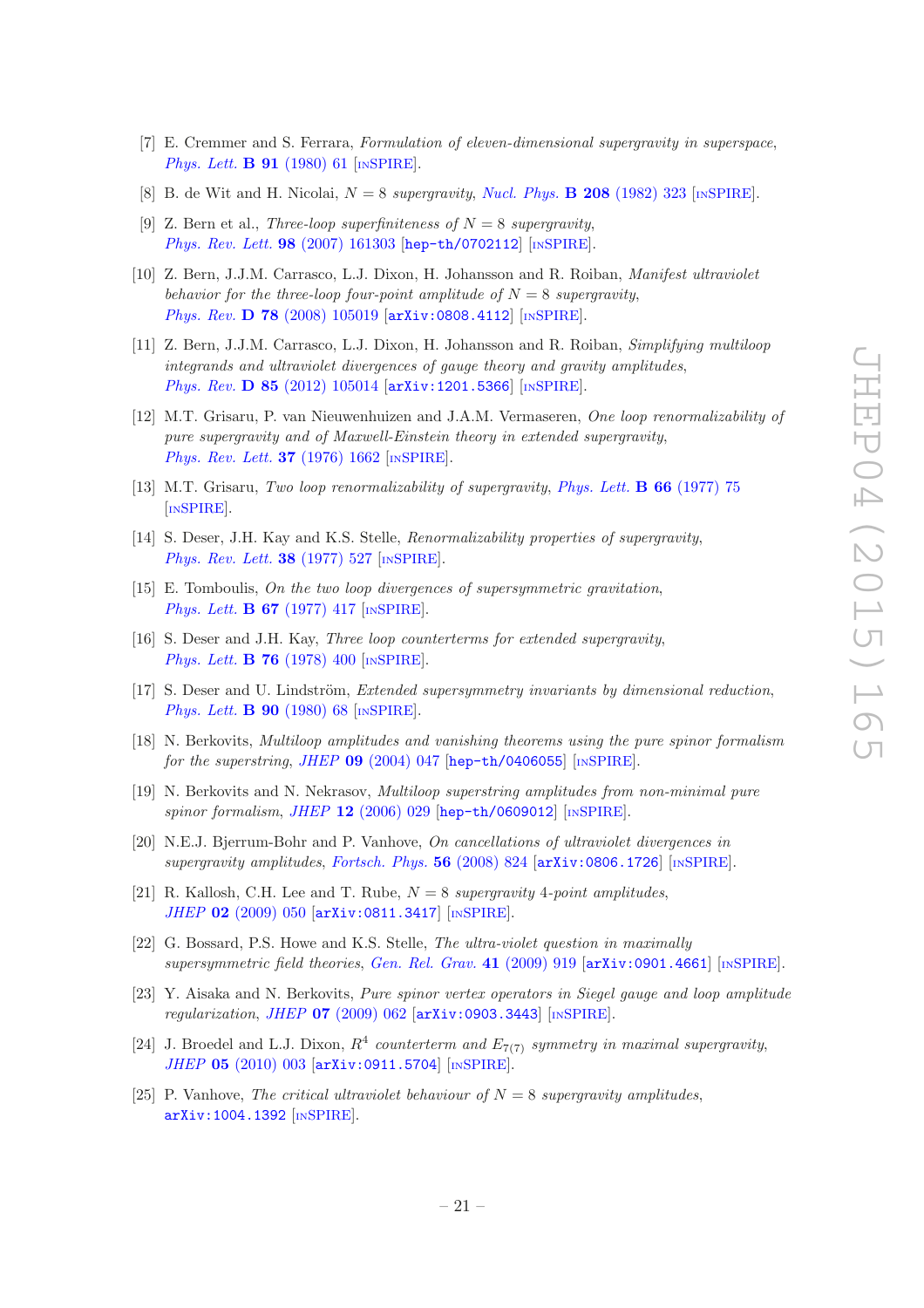- [26] G. Bossard, C. Hillmann and H. Nicolai,  $E_{7(7)}$  symmetry in perturbatively quantised  $N = 8$ *supergravity*, *JHEP* 12 [\(2010\) 052](http://dx.doi.org/10.1007/JHEP12(2010)052) [[arXiv:1007.5472](http://arxiv.org/abs/1007.5472)] [IN[SPIRE](http://inspirehep.net/search?p=find+EPRINT+arXiv:1007.5472)].
- <span id="page-22-1"></span>[27] N. Beisert et al.,  $E_{7(7)}$  *constraints on counterterms in*  $N = 8$  *supergravity*, *[Phys. Lett.](http://dx.doi.org/10.1016/j.physletb.2010.09.069)* **B 694** (2010) 265 [[arXiv:1009.1643](http://arxiv.org/abs/1009.1643)] [IN[SPIRE](http://inspirehep.net/search?p=find+EPRINT+arXiv:1009.1643)].
- <span id="page-22-2"></span>[28] J. Bjornsson and M.B. Green, 5 *loops in* 24/5 *dimensions*, *JHEP* 08 [\(2010\) 132](http://dx.doi.org/10.1007/JHEP08(2010)132) [[arXiv:1004.2692](http://arxiv.org/abs/1004.2692)] [IN[SPIRE](http://inspirehep.net/search?p=find+EPRINT+arXiv:1004.2692)].
- <span id="page-22-3"></span>[29] J. Bjornsson, *Multi-loop amplitudes in maximally supersymmetric pure spinor field theory*, *JHEP* 01 [\(2011\) 002](http://dx.doi.org/10.1007/JHEP01(2011)002) [[arXiv:1009.5906](http://arxiv.org/abs/1009.5906)] [IN[SPIRE](http://inspirehep.net/search?p=find+EPRINT+arXiv:1009.5906)].
- <span id="page-22-0"></span>[30] M. Cederwall and A. Karlsson, *Loop amplitudes in maximal supergravity with manifest supersymmetry*, *JHEP* 03 [\(2013\) 114](http://dx.doi.org/10.1007/JHEP03(2013)114) [[arXiv:1212.5175](http://arxiv.org/abs/1212.5175)] [IN[SPIRE](http://inspirehep.net/search?p=find+EPRINT+arXiv:1212.5175)].
- <span id="page-22-7"></span>[31] M. Cederwall, *Pure spinor superfields: an overview*, *[Springer Proc. Phys.](http://dx.doi.org/10.1007/978-3-319-03774-5_4)* 153 (2014) 61 [[arXiv:1307.1762](http://arxiv.org/abs/1307.1762)] [IN[SPIRE](http://inspirehep.net/search?p=find+EPRINT+arXiv:1307.1762)].
- <span id="page-22-4"></span>[32] A. Karlsson, *Loop amplitude diagrams in manifest, maximal supergravity*, *[Springer Proc. Phys.](http://dx.doi.org/10.1007/978-3-319-03774-5_5)* **153** (2014) 95 [IN[SPIRE](http://inspirehep.net/search?p=find+J+SPPPE,153,95)].
- <span id="page-22-5"></span>[33] N. Berkovits, *Super Poincaré covariant quantization of the superstring*, *JHEP* 04 [\(2000\) 018](http://dx.doi.org/10.1088/1126-6708/2000/04/018) [[hep-th/0001035](http://arxiv.org/abs/hep-th/0001035)] [IN[SPIRE](http://inspirehep.net/search?p=find+EPRINT+hep-th/0001035)].
- <span id="page-22-9"></span>[34] N. Berkovits, *Covariant quantization of the superparticle using pure spinors*, *JHEP* 09 [\(2001\) 016](http://dx.doi.org/10.1088/1126-6708/2001/09/016) [[hep-th/0105050](http://arxiv.org/abs/hep-th/0105050)] [IN[SPIRE](http://inspirehep.net/search?p=find+EPRINT+hep-th/0105050)].
- <span id="page-22-8"></span>[35] M. Cederwall, *Towards a manifestly supersymmetric action for* 11*-dimensional supergravity*, *JHEP* 01 [\(2010\) 117](http://dx.doi.org/10.1007/JHEP01(2010)117) [[arXiv:0912.1814](http://arxiv.org/abs/0912.1814)] [IN[SPIRE](http://inspirehep.net/search?p=find+EPRINT+arXiv:0912.1814)].
- <span id="page-22-6"></span>[36] M. Cederwall,  $D = 11$  *supergravity with manifest supersymmetry*, *[Mod. Phys. Lett.](http://dx.doi.org/10.1142/S0217732310034407)* **A 25** (2010) 3201 [[arXiv:1001.0112](http://arxiv.org/abs/1001.0112)] [IN[SPIRE](http://inspirehep.net/search?p=find+EPRINT+arXiv:1001.0112)].
- <span id="page-22-10"></span>[37] I.A. Batalin and G.A. Vilkovisky, *Gauge algebra and quantization*, *[Phys. Lett.](http://dx.doi.org/10.1016/0370-2693(81)90205-7)* **B 102** (1981) 27 [IN[SPIRE](http://inspirehep.net/search?p=find+J+Phys.Lett.,B102,27)].
- <span id="page-22-11"></span>[38] A. Fuster, M. Henneaux and A. Maas, *BRST quantization: a short review*, *[Int. J. Geom. Meth. Mod. Phys.](http://dx.doi.org/10.1142/S0219887805000892)* 2 (2005) 939 [[hep-th/0506098](http://arxiv.org/abs/hep-th/0506098)] [IN[SPIRE](http://inspirehep.net/search?p=find+EPRINT+hep-th/0506098)].
- <span id="page-22-12"></span>[39] W. Siegel, *Introduction to string field theory*, [hep-th/0107094](http://arxiv.org/abs/hep-th/0107094) [IN[SPIRE](http://inspirehep.net/search?p=find+EPRINT+hep-th/0107094)].
- <span id="page-22-13"></span>[40] N. Berkovits, *Pure spinor formalism as an*  $N = 2$  *topological string, JHEP* 10 [\(2005\) 089](http://dx.doi.org/10.1088/1126-6708/2005/10/089) [[hep-th/0509120](http://arxiv.org/abs/hep-th/0509120)] [IN[SPIRE](http://inspirehep.net/search?p=find+EPRINT+hep-th/0509120)].
- <span id="page-22-14"></span>[41] N. Berkovits, *Towards covariant quantization of the supermembrane*, *JHEP* 09 [\(2002\) 051](http://dx.doi.org/10.1088/1126-6708/2002/09/051) [[hep-th/0201151](http://arxiv.org/abs/hep-th/0201151)] [IN[SPIRE](http://inspirehep.net/search?p=find+EPRINT+hep-th/0201151)].
- <span id="page-22-15"></span>[42] L. Anguelova, P.A. Grassi and P. Vanhove, *Covariant one-loop amplitudes in*  $D = 11$ , *[Nucl. Phys.](http://dx.doi.org/10.1016/j.nuclphysb.2004.09.024)* **B 702** (2004) 269 [[hep-th/0408171](http://arxiv.org/abs/hep-th/0408171)] [IN[SPIRE](http://inspirehep.net/search?p=find+EPRINT+hep-th/0408171)].
- <span id="page-22-16"></span>[43] N.E.J. Bjerrum-Bohr and P. Vanhove, *Absence of triangles in maximal supergravity amplitudes*, *JHEP* 10 [\(2008\) 006](http://dx.doi.org/10.1088/1126-6708/2008/10/006) [[arXiv:0805.3682](http://arxiv.org/abs/0805.3682)] [IN[SPIRE](http://inspirehep.net/search?p=find+EPRINT+arXiv:0805.3682)].
- <span id="page-22-17"></span>[44] N. Arkani-Hamed, F. Cachazo and J. Kaplan, *What is the simplest quantum field theory?*, *JHEP* 09 [\(2010\) 016](http://dx.doi.org/10.1007/JHEP09(2010)016) [[arXiv:0808.1446](http://arxiv.org/abs/0808.1446)] [IN[SPIRE](http://inspirehep.net/search?p=find+EPRINT+arXiv:0808.1446)].
- <span id="page-22-18"></span>[45] I. Oda and M. Tonin, *Y-formalism in pure spinor quantization of superstrings*, *[Nucl. Phys.](http://dx.doi.org/10.1016/j.nuclphysb.2005.08.031)* **B 727** (2005) 176 [[hep-th/0505277](http://arxiv.org/abs/hep-th/0505277)] [IN[SPIRE](http://inspirehep.net/search?p=find+EPRINT+hep-th/0505277)].
- <span id="page-22-19"></span>[46] Y. Aisaka, E.A. Arroyo, N. Berkovits and N. Nekrasov, *Pure spinor partition function and the massive superstring spectrum, JHEP* 08 [\(2008\) 050](http://dx.doi.org/10.1088/1126-6708/2008/08/050) [[arXiv:0806.0584](http://arxiv.org/abs/0806.0584)] [IN[SPIRE](http://inspirehep.net/search?p=find+EPRINT+arXiv:0806.0584)].